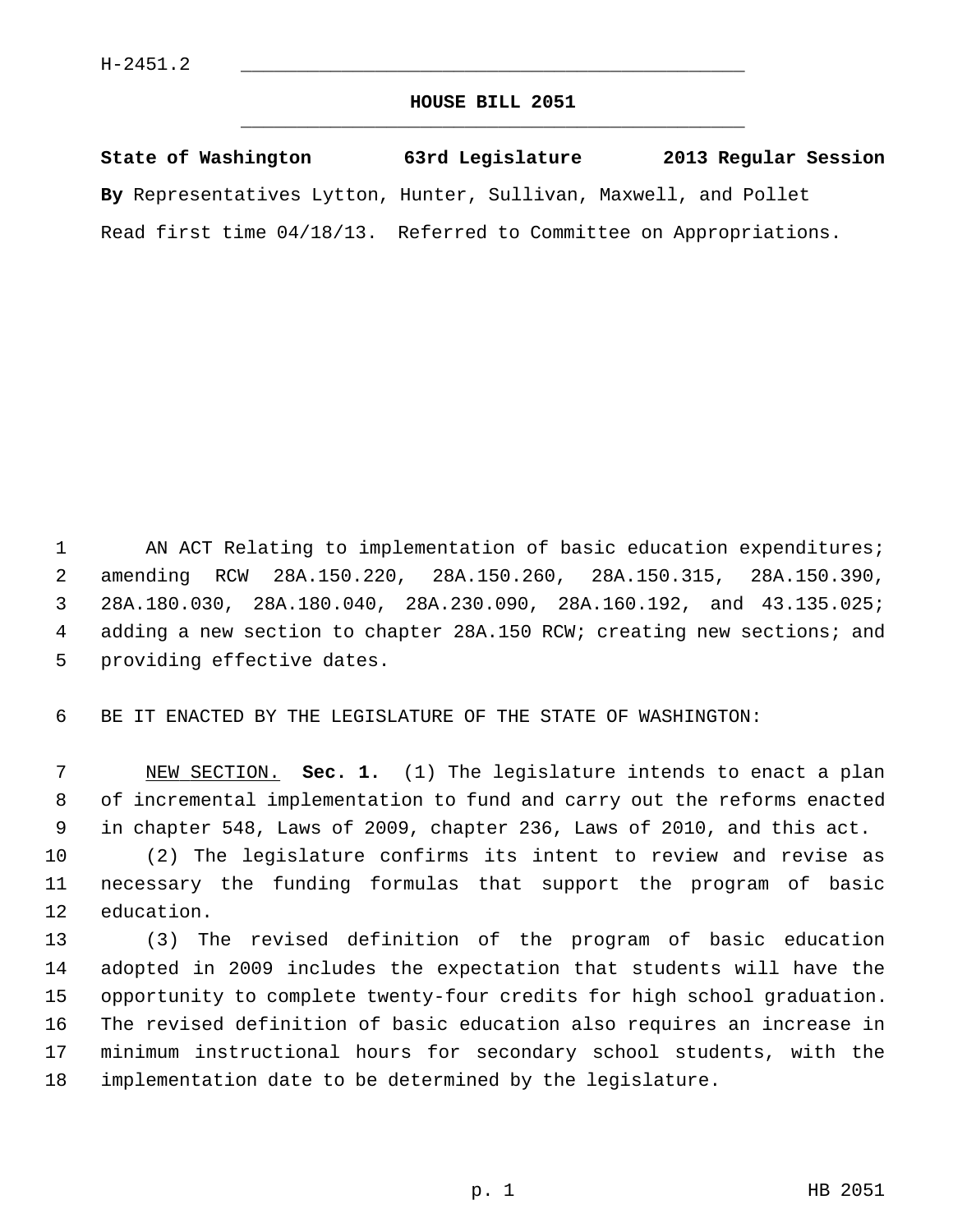1 (4) After further review, including considering the recommendations 2 of the quality education council and the joint task force on education 3 finance, the legislature finds that increasing instructional hours for 4 secondary students is a necessary but not sufficient expansion of the 5 education program to provide all students the opportunity to complete 6 career and college ready graduation requirements.

 7 (5) Therefore, the legislature intends to formally authorize, and 8 provide sufficient resources for, implementation of the opportunity for 9 students to complete twenty-four credits for graduation through a 10 comprehensive approach that includes increased instructional hours, 11 expansion of the learning assistance program and transitional bilingual 12 instructional program, and resources to support additional family 13 engagement and counseling.

14 (6) The legislature further finds that the 2015-16 school year 15 targets for increased minimum allocations for materials, supplies, and 16 operating costs established under chapter 236, laws of 2010, were based 17 on a reasonable estimate that relied on a survey of school districts of 18 their expenditures from basic education dollars in the 2007-08 school 19 year. In the course of reviewing and revising education funding 20 formulas pursuant to chapter 548, Laws of 2009, the legislature has 21 determined that more accurate expenditure information from the 2011-12 22 school year is now available. The legislature finds that this 23 expenditure data, which has been generated from all school districts 24 rather than a sample and is based on audited actual expenditures rather 25 than estimates from a survey, warrants adjustment to the 2015-16 school 26 year targets for minimum allocations for materials, supplies, and 27 operating costs.

28 (7) To ensure the state's ability to support the Article IX program 29 of basic education, the legislature intends to make a temporary 30 revision to the state expenditure limit laws during the period of 31 incremental implementation of basic education funding reforms. By 32 temporarily suspending the "rebasing" that would otherwise occur under 33 the limit calculation, the legislature will preserve the ability to 34 fund these basic education enhancements during the transition to full 35 funding of the formula.

36 **Sec. 2.** RCW 28A.150.220 and 2011 1st sp.s. c 27 s 1 are each 37 amended to read as follows: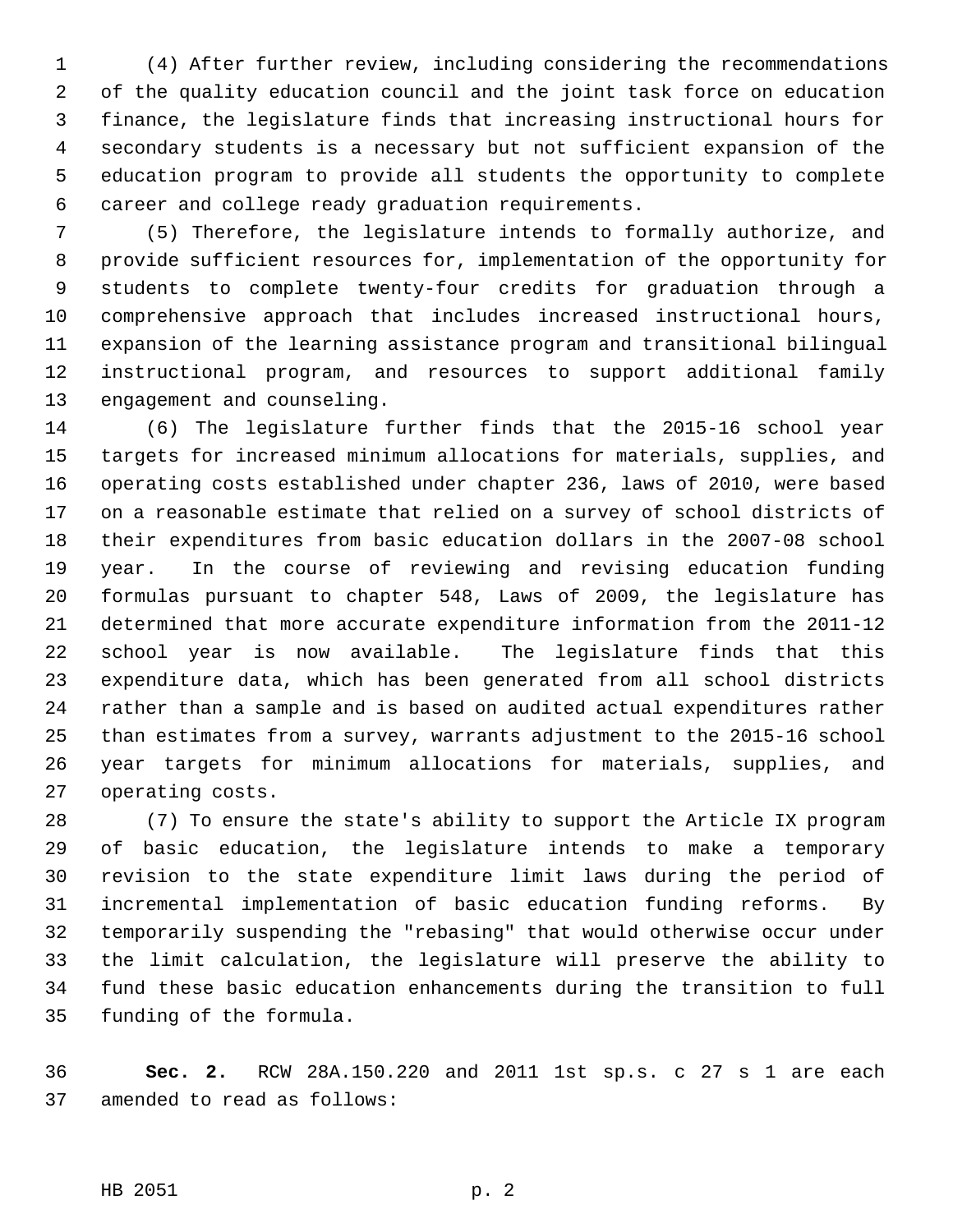1 (1) In order for students to have the opportunity to develop the 2 basic education knowledge and skills under RCW 28A.150.210, school 3 districts must provide instruction of sufficient quantity and quality 4 and give students the opportunity to complete graduation requirements 5 that are intended to prepare them for postsecondary education, gainful 6 employment, and citizenship. The program established under this 7 section shall be the minimum instructional program of basic education 8 offered by school districts.

 9 (2) Each school district shall make available to students the 10 following minimum instructional offering each school year:

11 (a) For students enrolled in grades one through twelve, at least a 12 district-wide annual average of one thousand hours, which shall be 13 increased district-wide to ((at least one thousand eighty instructional 14 hours for students enrolled in each of grades seven through twelve 15 and)) at least one thousand instructional hours for students in each of 16 grades one through six ((according to an implementation schedule 17 adopted by the legislature, but not before)) beginning with the ((2014-18  $\pm$  15)) 2017-18 school year(( $\div$ )), and increased district-wide for students 19 in each of grades seven through twelve according to the following 20 implementation schedule:

## 21 Minimum instructional

22 hours for grades 7-12

| 26 2017-18 school year and thereafter 1,080 |  |  |  |  |  |  |  |  |  |  |  |  |  |
|---------------------------------------------|--|--|--|--|--|--|--|--|--|--|--|--|--|

27 (b) For students enrolled in kindergarten, at least four hundred 28 fifty instructional hours, which shall be increased to at least one 29 thousand instructional hours according to the implementation schedule 30 under RCW 28A.150.315.

31 (3) The instructional program of basic education provided by each 32 school district shall include:

33 (a) Instruction in the essential academic learning requirements 34 under RCW 28A.655.070;

35 (b) Instruction that provides students the opportunity to complete 36 twenty-four credits for high school graduation, ((subject to a phased-37 in implementation of the twenty-four credits as established by the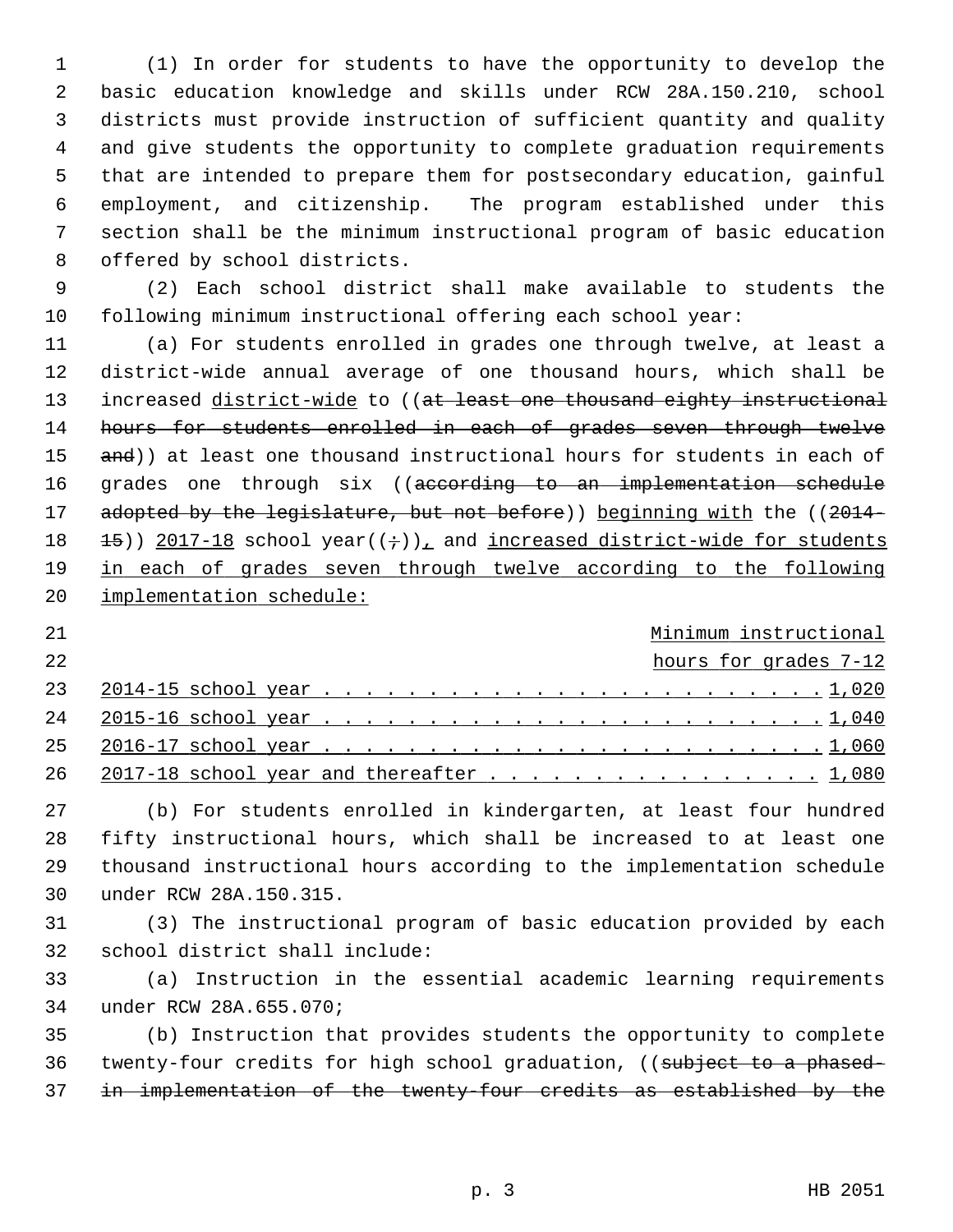1 legislature)) beginning with the graduating class of 2018. Course 2 distribution requirements may be established by the state board of 3 education under RCW 28A.230.090;

 4 (c) If the essential academic learning requirements include a 5 requirement of languages other than English, the requirement may be met 6 by students receiving instruction in one or more American Indian 7 languages;

 8 (d) Supplemental instruction and services for underachieving 9 students through the learning assistance program under RCW 28A.165.005 10 through 28A.165.065;

11 (e) Supplemental instruction and services for eligible and enrolled 12 students whose primary language is other than English through the 13 transitional bilingual instruction program under RCW 28A.180.010 14 through 28A.180.080;

15 (f) The opportunity for an appropriate education at public expense 16 as defined by RCW 28A.155.020 for all eligible students with 17 disabilities as defined in RCW 28A.155.020; and

18 (g) Programs for highly capable students under RCW 28A.185.010 19 through 28A.185.030.

20 (4) Nothing contained in this section shall be construed to require 21 individual students to attend school for any particular number of hours 22 per day or to take any particular courses.

23 (5) Each school district's kindergarten through twelfth grade basic 24 educational program shall be accessible to all students who are five 25 years of age, as provided by RCW 28A.225.160, and less than twenty-one 26 years of age and shall consist of a minimum of one hundred eighty 27 school days per school year in such grades as are conducted by a school 28 district, and one hundred eighty half-days of instruction, or 29 equivalent, in kindergarten, to be increased to a minimum of one 30 hundred eighty school days per school year according to the 31 implementation schedule under RCW 28A.150.315. However, effective May 32 1, 1979, a school district may schedule the last five school days of 33 the one hundred and eighty day school year for noninstructional 34 purposes in the case of students who are graduating from high school, 35 including, but not limited to, the observance of graduation and early 36 release from school upon the request of a student, and all such 37 students may be claimed as a full-time equivalent student to the extent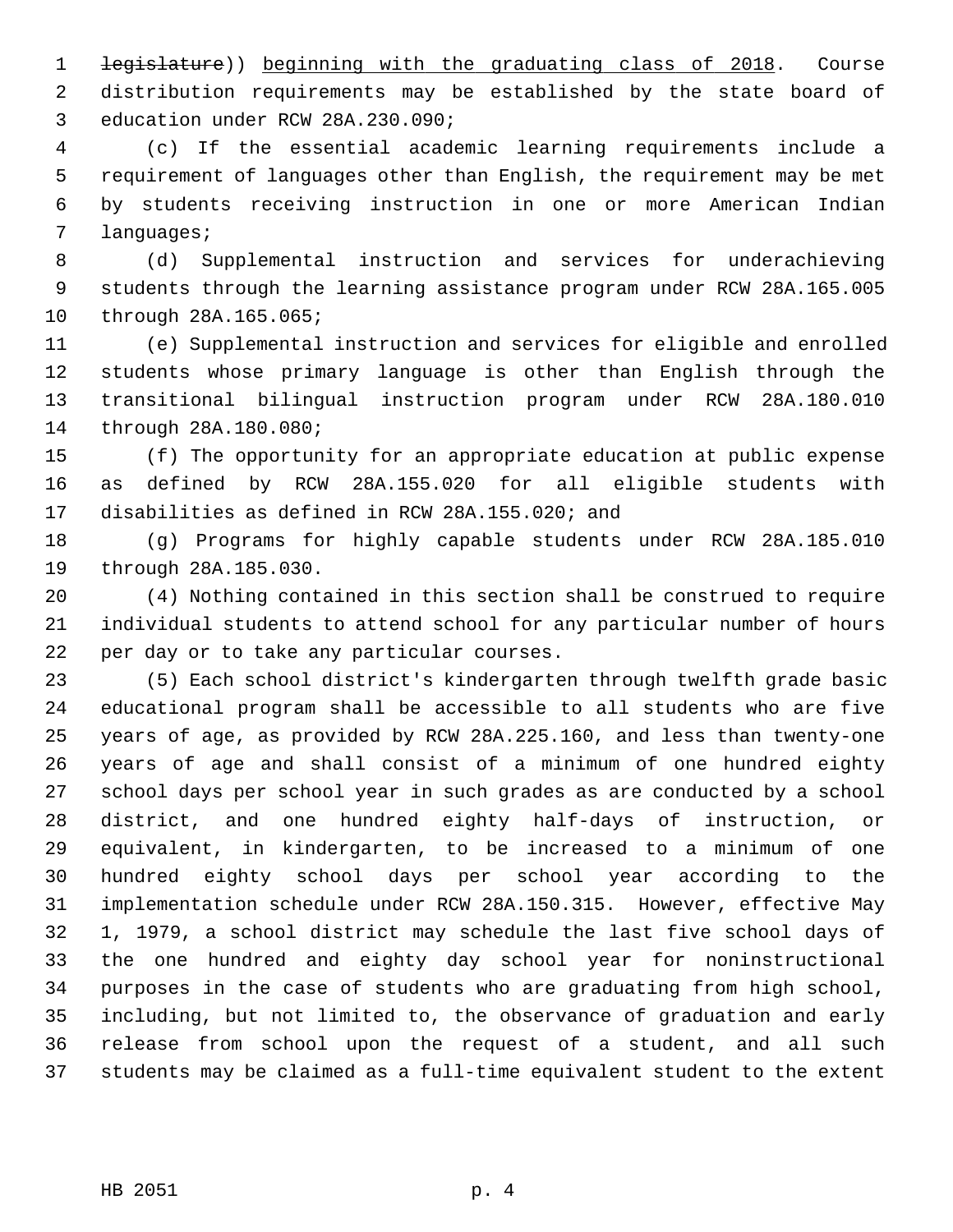1 they could otherwise have been so claimed for the purposes of RCW 2 28A.150.250 and 28A.150.260.

 3 (6) Nothing in this section precludes a school district from 4 enriching the instructional program of basic education, such as 5 offering additional instruction or providing additional services, 6 programs, or activities that the school district determines to be 7 appropriate for the education of the school district's students.

 8 (7) The state board of education shall adopt rules to implement and 9 ensure compliance with the program requirements imposed by this 10 section, RCW 28A.150.250 and 28A.150.260, and such related supplemental 11 program approval requirements as the state board may establish.

12 **Sec. 3.** RCW 28A.150.260 and 2011 1st sp.s. c 27 s 2 are each 13 amended to read as follows:

14 The purpose of this section is to provide for the allocation of 15 state funding that the legislature deems necessary to support school 16 districts in offering the minimum instructional program of basic 17 education under RCW 28A.150.220. The allocation shall be determined as 18 follows:

19 (1) The governor shall and the superintendent of public instruction 20 may recommend to the legislature a formula for the distribution of a 21 basic education instructional allocation for each common school 22 district.

23 (2) The distribution formula under this section shall be for 24 allocation purposes only. Except as may be required under chapter 25 28A.155, 28A.165, 28A.180, or 28A.185 RCW, or federal laws and 26 regulations, nothing in this section requires school districts to use 27 basic education instructional funds to implement a particular 28 instructional approach or service. Nothing in this section requires 29 school districts to maintain a particular classroom teacher-to-student 30 ratio or other staff-to-student ratio or to use allocated funds to pay 31 for particular types or classifications of staff. Nothing in this 32 section entitles an individual teacher to a particular teacher planning 33 period.

34 (3)(a) To the extent the technical details of the formula have been 35 adopted by the legislature and except when specifically provided as a 36 school district allocation, the distribution formula for the basic 37 education instructional allocation shall be based on minimum staffing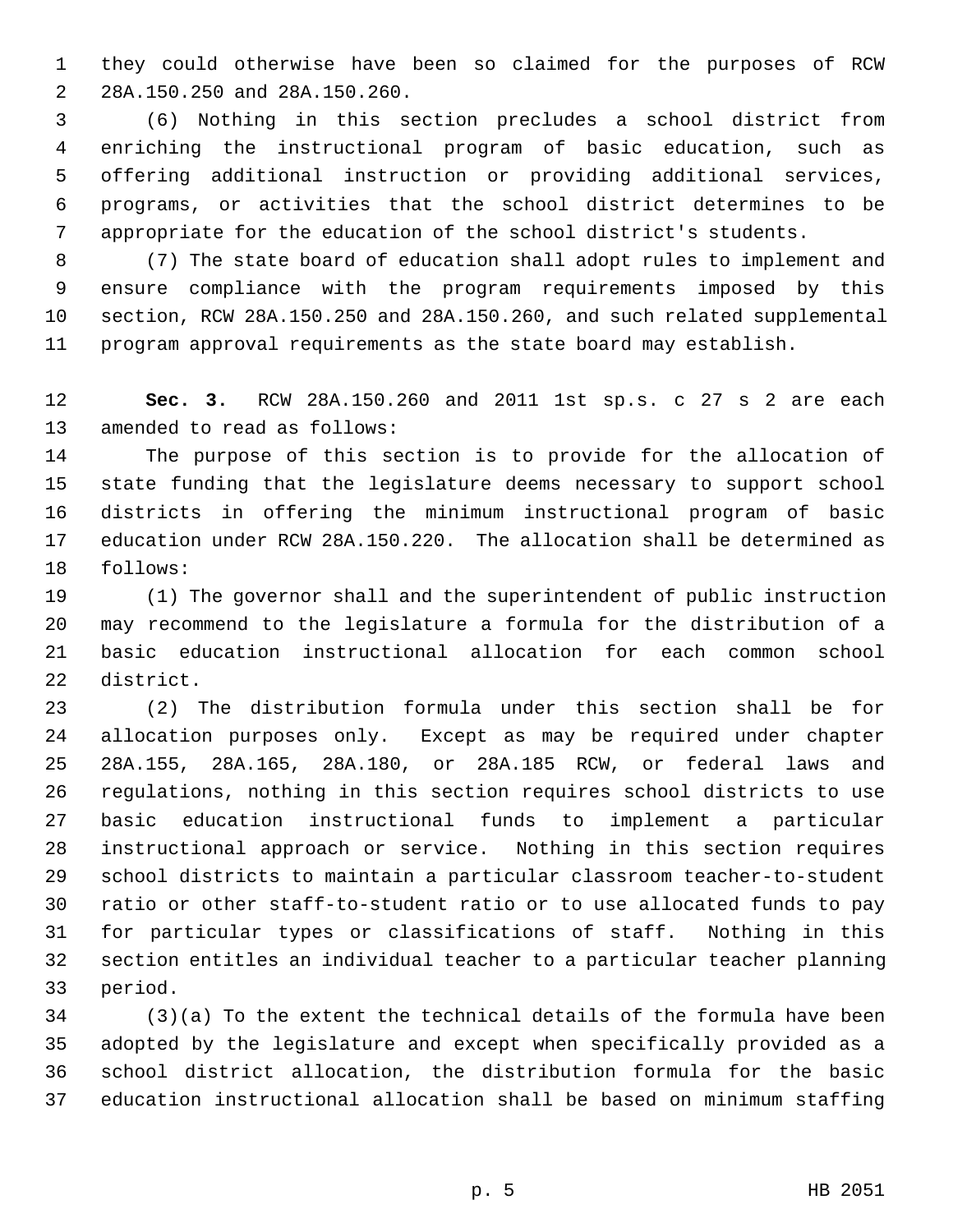1 and nonstaff costs the legislature deems necessary to support 2 instruction and operations in prototypical schools serving high, 3 middle, and elementary school students as provided in this section. 4 The use of prototypical schools for the distribution formula does not 5 constitute legislative intent that schools should be operated or 6 structured in a similar fashion as the prototypes. Prototypical 7 schools illustrate the level of resources needed to operate a school of 8 a particular size with particular types and grade levels of students 9 using commonly understood terms and inputs, such as class size, hours 10 of instruction, and various categories of school staff. It is the 11 intent that the funding allocations to school districts be adjusted 12 from the school prototypes based on the actual number of annual average 13 full-time equivalent students in each grade level at each school in the 14 district and not based on the grade-level configuration of the school 15 to the extent that data is available. The allocations shall be further 16 adjusted from the school prototypes with minimum allocations for small 17 schools and to reflect other factors identified in the omnibus 18 appropriations act.

19 (b) For the purposes of this section, prototypical schools are 20 defined as follows:

21 (i) A prototypical high school has six hundred average annual full-22 time equivalent students in grades nine through twelve;

23 (ii) A prototypical middle school has four hundred thirty-two 24 average annual full-time equivalent students in grades seven and eight; 25 and

26 (iii) A prototypical elementary school has four hundred average 27 annual full-time equivalent students in grades kindergarten through 28 six.

29 (4)(a) The minimum allocation for each level of prototypical school 30 shall be based on the number of full-time equivalent classroom teachers 31 needed to provide instruction over the minimum required annual 32 instructional hours under RCW 28A.150.220 and provide at least one 33 teacher planning period per school day, and based on the following 34 general education average class size of full-time equivalent students 35 per teacher:

| 36 | General education |            |         |
|----|-------------------|------------|---------|
| 37 |                   |            | average |
| 38 |                   | class size |         |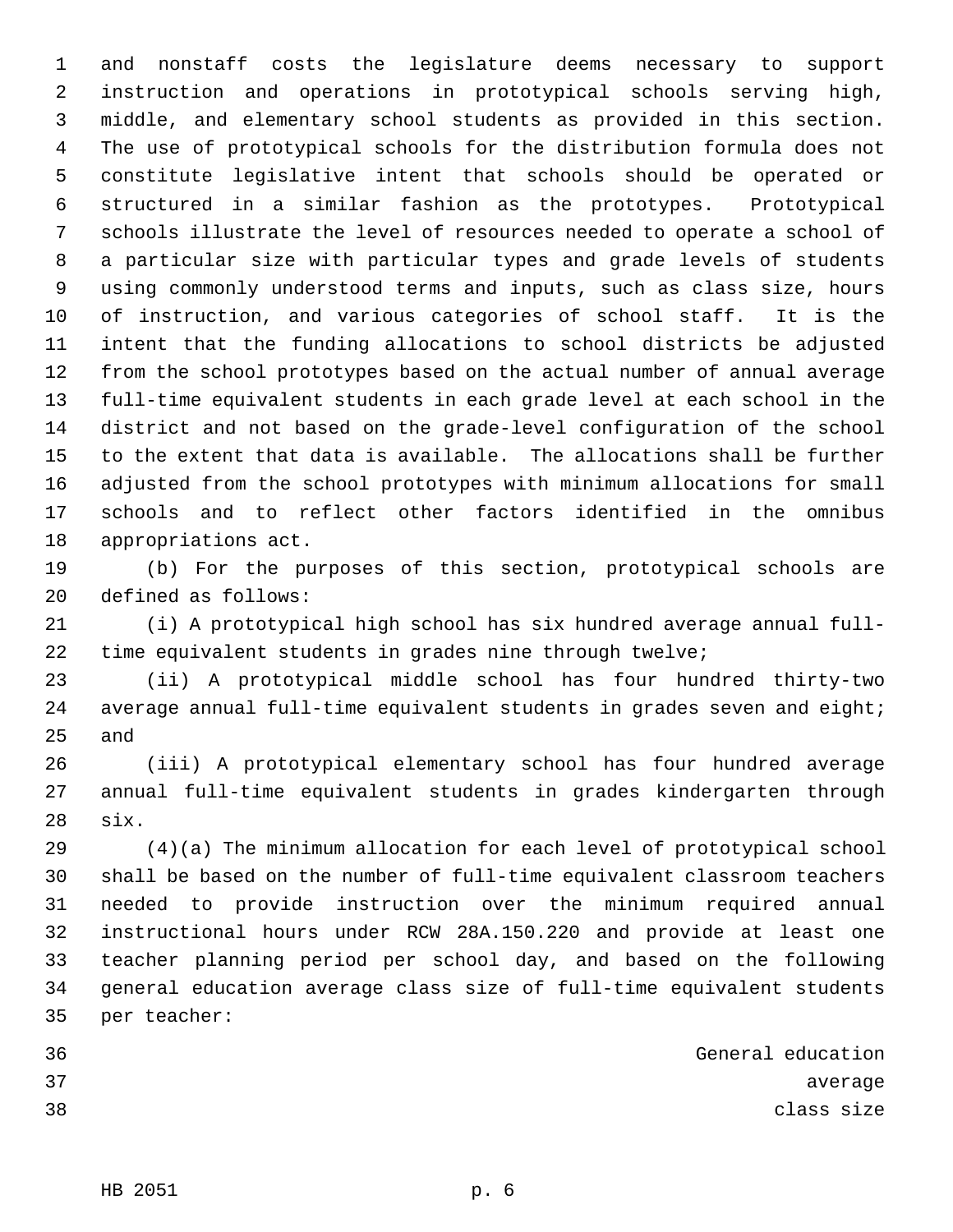| $\mathbf 1$ | 25.23                                                                           |
|-------------|---------------------------------------------------------------------------------|
| 2           |                                                                                 |
| 3           |                                                                                 |
| 4           | 28.53                                                                           |
| 5           |                                                                                 |
| 6           | (b) (( <del>During the 2011-2013 biennium and beginning with schools with</del> |
| 7           | the highest percentage of students eligible for free and reduced-price          |
| 8           | meals in the prior)) Beginning with allocations for the 2013-14 school          |
| 9           | year, the general education average class size for grades K-3 shall be          |
| 10          | reduced in equal annual increments from the allocation levels in (a) of         |
| 11          | this subsection, and the general education average class size for               |
| 12          | grades K-3 in high poverty schools where more than fifty percent of the         |
| 13          | students were eligible for free and reduced-price meals in the prior            |
| 14          | school year shall be reduced in equal annual increments from the 2012-          |
| 15          | 13 school year allocation levels, until the average class size funded           |
| 16          | under this subsection (4) in all prototypical elementary schools is no          |
| 17          | more than 17.0 full-time equivalent students per teacher ((beginning))          |
| 18          | in the 2017-18 school year and thereafter.                                      |
| 19          | (c) The minimum allocation for each prototypical middle and high                |
| 20          | school shall also provide for full-time equivalent classroom teachers           |
| 21          | based on the following number of full-time equivalent students per              |
| 22          | teacher in career and technical education:                                      |
| 23          | Career and technical                                                            |
| 24          | education average                                                               |
| 25          | class size                                                                      |
| 26          | Approved career and technical education offered at                              |
| 27          | the middle school and high school level 26.57                                   |
| 28          | Skill center programs meeting the standards established                         |
| 29          | by the office of the superintendent of public                                   |
| 30          |                                                                                 |
| 31          | (d) In addition, the omnibus appropriations act shall at a minimum              |
| 32          | specify:                                                                        |
| 33          | (i) A high-poverty average class size in schools where more than                |
| 34          | fifty percent of the students are eligible for free and reduced-price           |
| 35          | meals, which may be in addition to the class size specified for grades          |
| 36          | $K-3$ under (b) of this subsection; and                                         |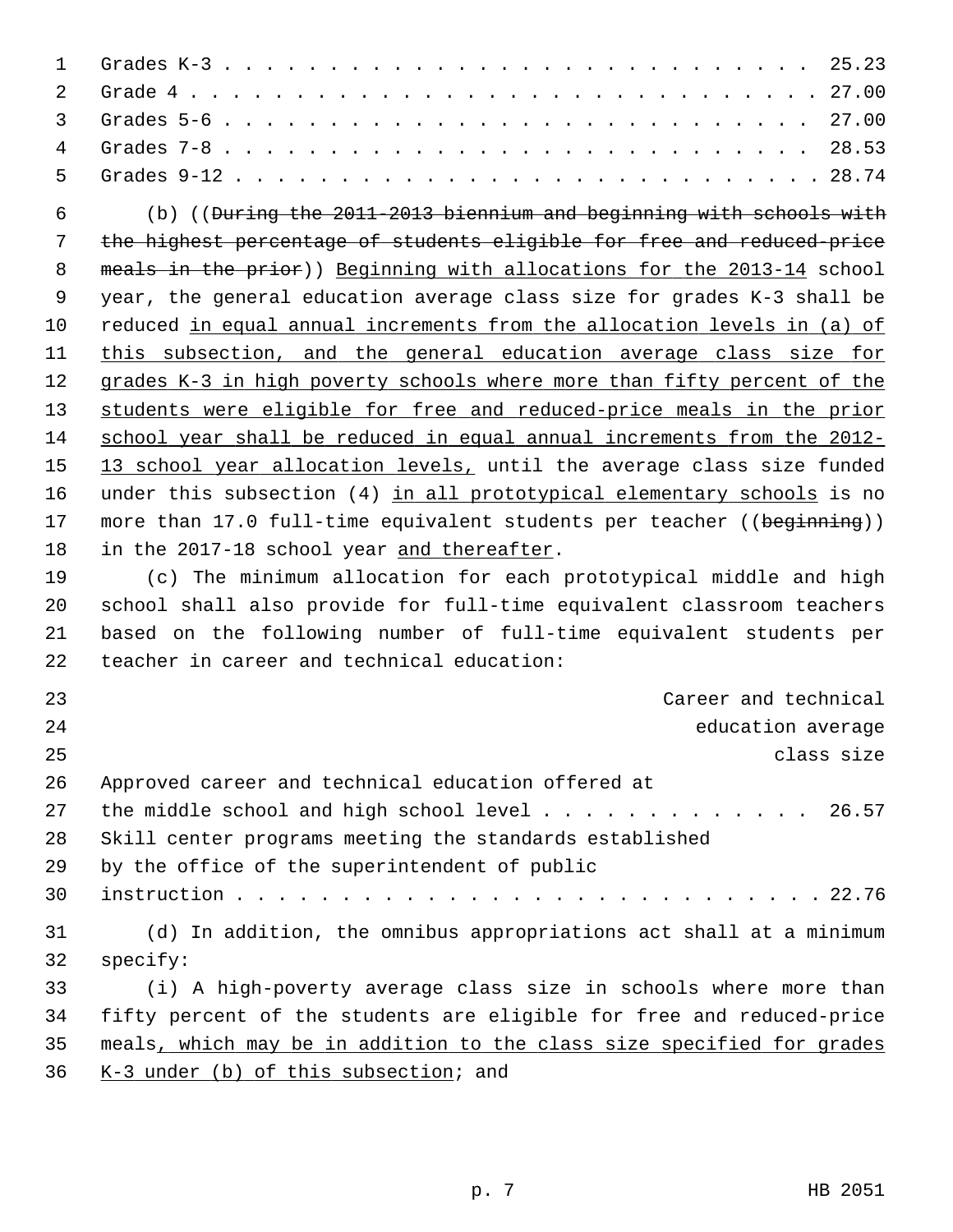1 (ii) A specialty average class size for laboratory science, 2 advanced placement, and international baccalaureate courses.

 (e) To support the increase in instructional hours required under RCW 28A.150.220(2)(a), beginning with the 2013-14 school year, the minimum allocation for each prototypical middle school and high school shall provide resources to provide an additional 0.4444 hours of instruction per week per annual average full-time equivalent student enrolled in grades seven through twelve, based on the general education average class sizes specified in (a) of this subsection, which shall be increased in equal annual increments until an additional 2.2222 hours of instruction is provided in the 2017-18 school year and thereafter.

12 (5)(a) The minimum allocation for each level of prototypical school 13 shall include allocations for the following types of staff in addition 14 to classroom teachers:

| 15 |                                                                                | Elementary | Middle       | High       |    |
|----|--------------------------------------------------------------------------------|------------|--------------|------------|----|
| 16 |                                                                                | School     | School       | School     |    |
| 17 | Principals, assistant principals, and other certificated building-level        |            |              |            |    |
| 18 |                                                                                | 1.253      | 1.353        | 1.880      |    |
| 19 | Teacher librarians, a function that includes information literacy, technology, |            |              |            |    |
| 20 |                                                                                | 0.663      | 0.519        | 0.523      |    |
| 21 | Health and social services:                                                    |            |              |            |    |
| 22 |                                                                                | 0.076      | 0.060        | 0.096      |    |
| 23 |                                                                                | 0.042      | 0.006        | 0.015      |    |
| 24 |                                                                                | 0.017      | 0.002        | 0.007      |    |
| 25 | Guidance counselors, a function that includes parent outreach and graduation   |            |              |            |    |
| 26 |                                                                                | 0.493      | 1.116        | 1.909      |    |
| 27 | Teaching assistance, including any aspect of educational instructional         |            |              |            |    |
| 28 |                                                                                | 0.936      | 0.700        | 0.652      |    |
| 29 | Office support and other noninstructional aides                                | 2.012      | 2.325        | 3.269      |    |
| 30 |                                                                                | 1.657      | 1.942        | 2.965      |    |
| 31 | Classified staff providing student and staff safety                            | 0.079      | 0.092        | 0.141      |    |
| 32 | ((Parent involvement)) Family engagement coordinators                          | 0.00       | 0.00         | 0.00       |    |
| 33 | Beginning with the 2013-14 school year, the minimum allocations<br>(b)         |            |              |            |    |
| 34 | this<br>5)<br>subsection<br>for<br>family<br>under                             | engagement | coordinators |            | in |
| 35 | elementary<br>schools<br>prototypical<br>and<br>for                            | quidance   |              | counselors | in |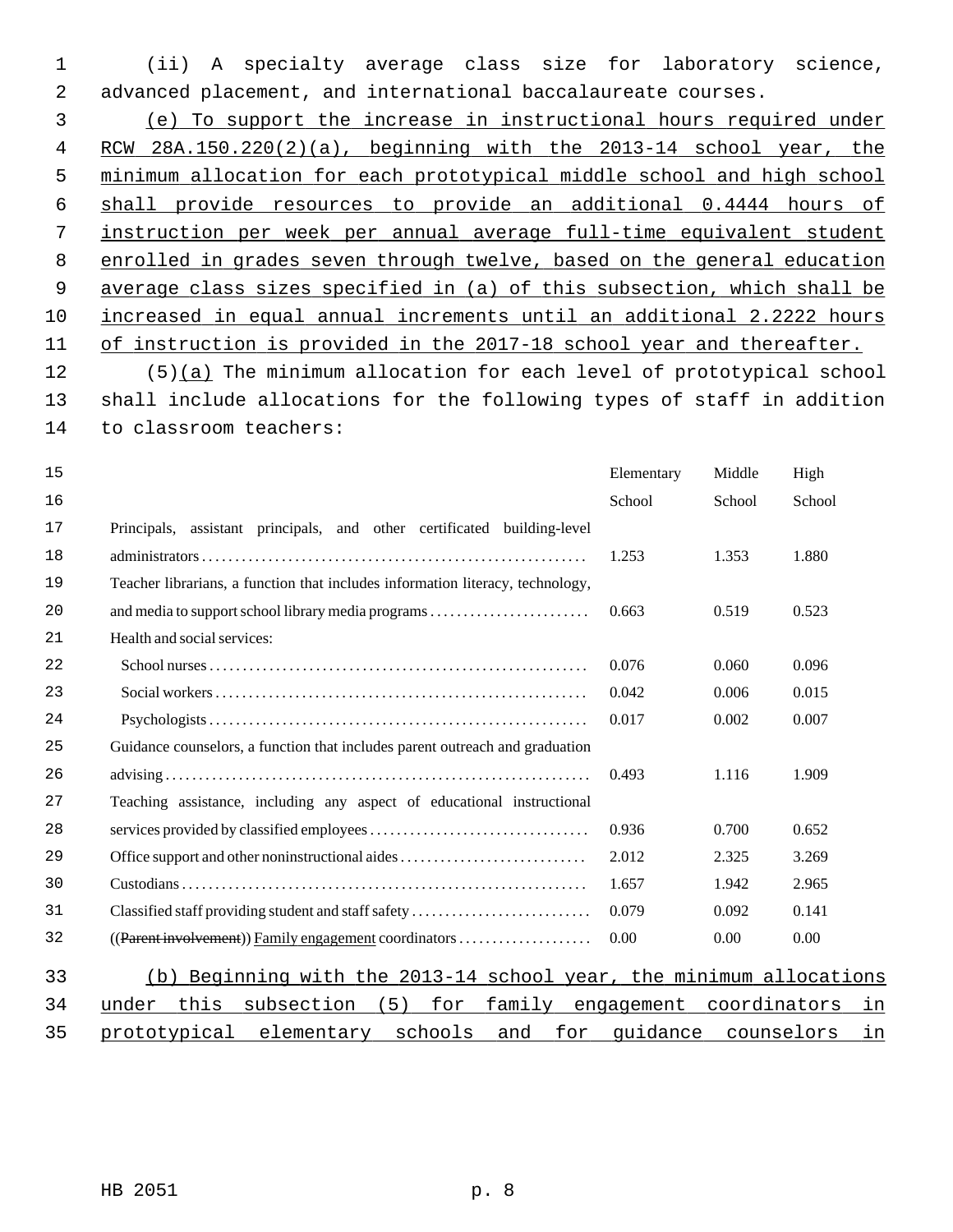prototypical middle schools and high schools shall each be increased in equal annual increments until allocations of 0.50 family engagement coordinators in prototypical elementary schools, 1.616 guidance counselors in prototypical middle schools, and 2.409 guidance counselors in prototypical high schools are provided in the 2017-18 school year and thereafter.

 7 (6)(a) The minimum staffing allocation for each school district to 8 provide district-wide support services shall be allocated per one 9 thousand annual average full-time equivalent students in grades K-12 as 10 follows:

| 11  | Staff per 1,000                               |               |
|-----|-----------------------------------------------|---------------|
| 12. |                                               | K-12 students |
|     |                                               |               |
|     | 14 Facilities, maintenance, and grounds 1.813 |               |
|     | 15 Warehouse, laborers, and mechanics 0.332   |               |

16 (b) The minimum allocation of staff units for each school district 17 to support certificated and classified staffing of central 18 administration shall be 5.30 percent of the staff units generated under 19 subsections  $(4)(a)$   $((and))_1$   $(b)$ , and  $(e)$  and  $(5)$  of this section and 20 (a) of this subsection.

21 (7) The distribution formula shall include staffing allocations to 22 school districts for career and technical education and skill center 23 administrative and other school-level certificated staff, as specified 24 in the omnibus appropriations act.

25 (8)(a) Except as provided in (b) of this subsection, the minimum 26 allocation for each school district shall include allocations per 27 annual average full-time equivalent student for the following 28 materials, supplies, and operating costs, to be adjusted for inflation 29 from the 2008-09 school year:

| 30 | Per annual average                                       |
|----|----------------------------------------------------------|
| 31 | full-time equivalent student                             |
| 32 | in grades K-12                                           |
| 33 |                                                          |
| 34 |                                                          |
| 35 |                                                          |
| 36 | Other supplies and library materials \$124.07            |
| 37 | Instructional professional development for certified and |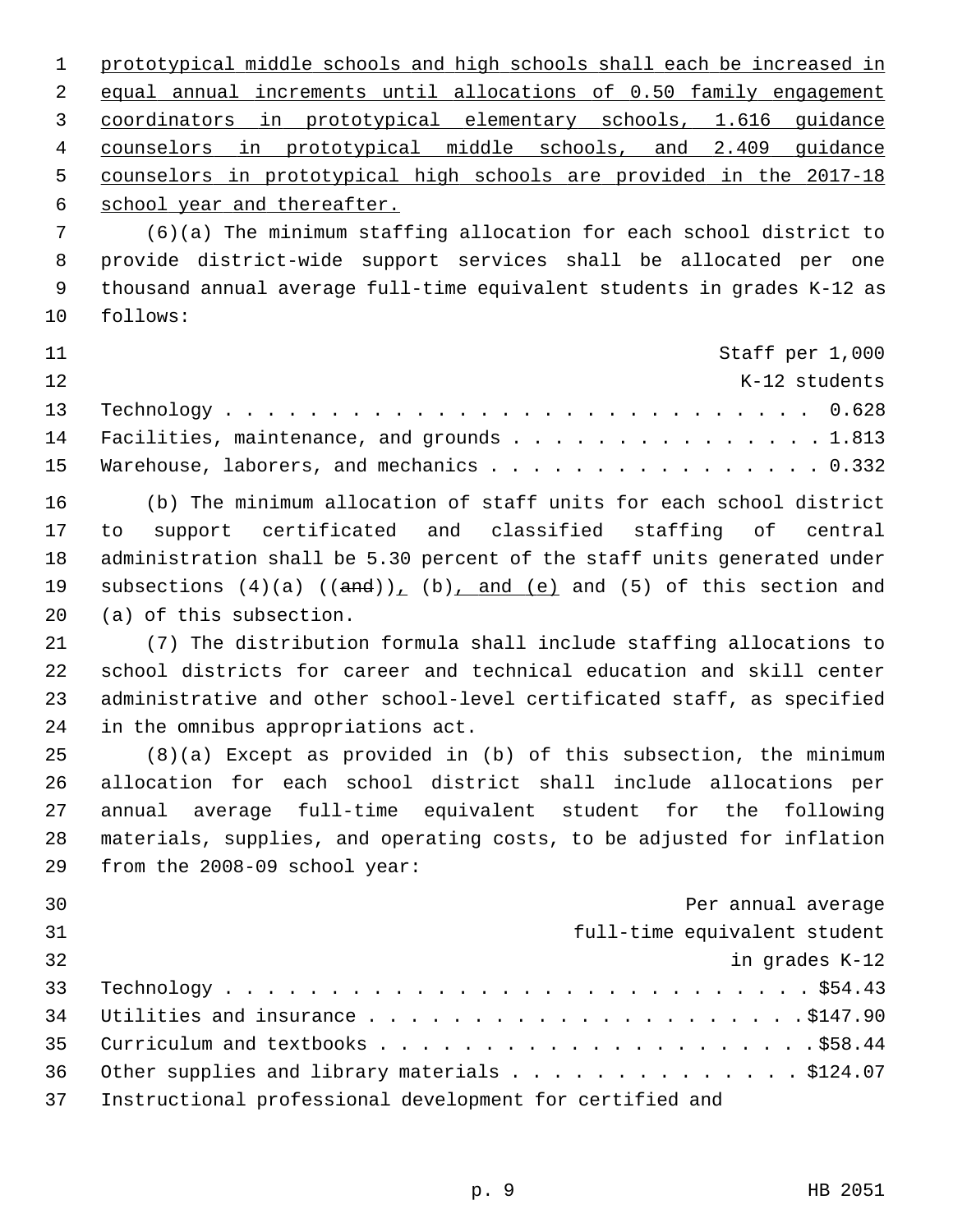| $\mathbf{1}$        |                                                                                    |
|---------------------|------------------------------------------------------------------------------------|
| $\overline{2}$<br>3 |                                                                                    |
| $\overline{4}$      | (b) During the 2011-2013 biennium, the minimum allocation for                      |
| 5                   | ((maintenance)) materials, supplies, and operating costs shall be                  |
| 6                   | increased as specified in the omnibus appropriations act. Beginning                |
| 7                   | with the 2013-14 school year, the minimum allocation shall be increased            |
| 8                   | in equal annual increments, adjusted for inflation, until the following            |
| 9                   | allocations, adjusted for inflation from the ((2007-08)) 2011-12 school            |
| 10                  | year, are provided in the 2015-16 school year, after which the                     |
| 11                  | allocations shall be adjusted annually for inflation as specified in               |
| 12                  | the omnibus appropriations act:                                                    |
| 13                  | Per annual average                                                                 |
| 14                  | full-time equivalent student                                                       |
| 15                  | in grades K-12                                                                     |
| 16                  |                                                                                    |
| 17                  | Utilities and insurance ( $(\frac{2309.21}{2})$ ) \$292.71                         |
| 18                  | Curriculum and textbooks ( $(\frac{\text{122.17}}{2})$ ) $\frac{\text{115.66}}{2}$ |
| 19                  | Other supplies and library materials ( $(\frac{2559.39}{})$ \$245.55               |
| 20                  | Instructional professional development for certificated and                        |
| 21                  |                                                                                    |
| 22                  | Facilities maintenance ((\$153.18)) \$145.01                                       |
| 23                  | Security and central office administration $(($106.12))$ \$100.46                  |
| 24                  | (9) In addition to the amounts provided in subsection (8) of this                  |
| 25                  | section, the omnibus appropriations act shall provide an amount based              |
| 26                  | on full-time equivalent student enrollment in each of the following:               |
| 27                  | (a) Exploratory career and technical education courses for students                |
| 28                  | in grades seven through twelve;                                                    |
| 29                  | (b) Laboratory science courses for students in grades nine through                 |
| 30                  | twelve;                                                                            |
| 31                  | (c) Preparatory career and technical education courses for students                |
| 32                  | in grades nine through twelve offered in a high school; and                        |
| 33                  | (d) Preparatory career and technical education courses for students                |
| 34                  | in grades eleven and twelve offered through a skill center.                        |
| 35                  | (10) In addition to the allocations otherwise provided under this                  |
| 36                  | section, amounts shall be provided to support the following programs               |
| 37                  | and services:                                                                      |
|                     |                                                                                    |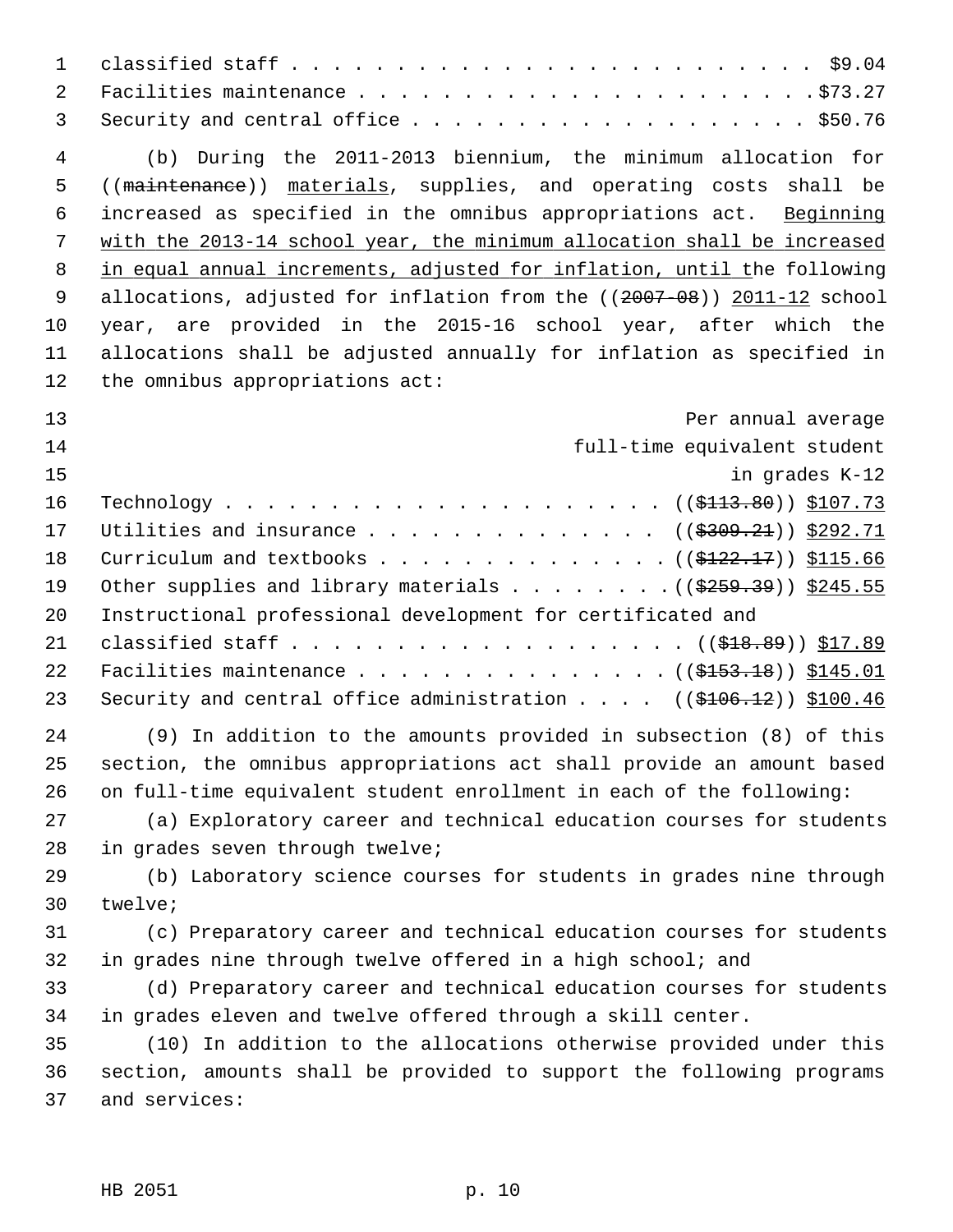1 (a) To provide supplemental instruction and services for 2 underachieving students through the learning assistance program under 3 RCW 28A.165.005 through 28A.165.065, allocations shall be based on the 4 district percentage of students in grades K-12 who were eligible for 5 free or reduced-price meals in the prior school year. The minimum 6 allocation for each level of prototypical school for the program shall 7 provide ((for each level of prototypical school)) resources to provide, 8 on a statewide average, 1.5156 hours per week in extra instruction with 9 a class size of fifteen learning assistance program students per 10 teacher, which shall be increased beginning with the 2013-14 school 11 year in equal annual increments until an allocation of 2.0 hours per 12 week is provided in the 2017-18 school year and thereafter.

13 (b) To provide supplemental instruction and services for students 14 whose primary language is other than English, allocations shall be 15 based on the following:

16 (i) The head count number of students in each school who are 17 eligible for and enrolled in the transitional bilingual instruction 18 program under RCW 28A.180.010 through 28A.180.080. The minimum 19 allocation for each level of prototypical school shall provide 20 resources to provide, on a statewide average, 4.7780 hours per week in 21 extra instruction with fifteen transitional bilingual instruction 22 program students per teacher. ((Notwithstanding other provisions of 23 this subsection (10), the actual per-student allocation may be scaled 24 to provide a larger allocation for students needing more intensive 25 intervention and a commensurate reduced allocation for students needing 26 less intensive intervention, as detailed in the omnibus appropriations 27 act.)) Beginning with the 2013-14 school year, the minimum allocation 28 for students in grades seven and eight shall be increased in equal 29 annual increments until an allocation of 6.0 hours per week is provided 30 in the 2017-18 school year and thereafter. Also beginning with the 31 2013-14 school year, the minimum allocation for students in grades nine 32 through twelve shall be increased in equal annual increments until an 33 allocation of 8.0 hours per week is provided in the 2017-18 school year 34 and thereafter.

 (ii) The head count number of students in each school who have exited the transitional bilingual instruction program within the previous two years based on their performance on the English proficiency assessment approved by the superintendent of public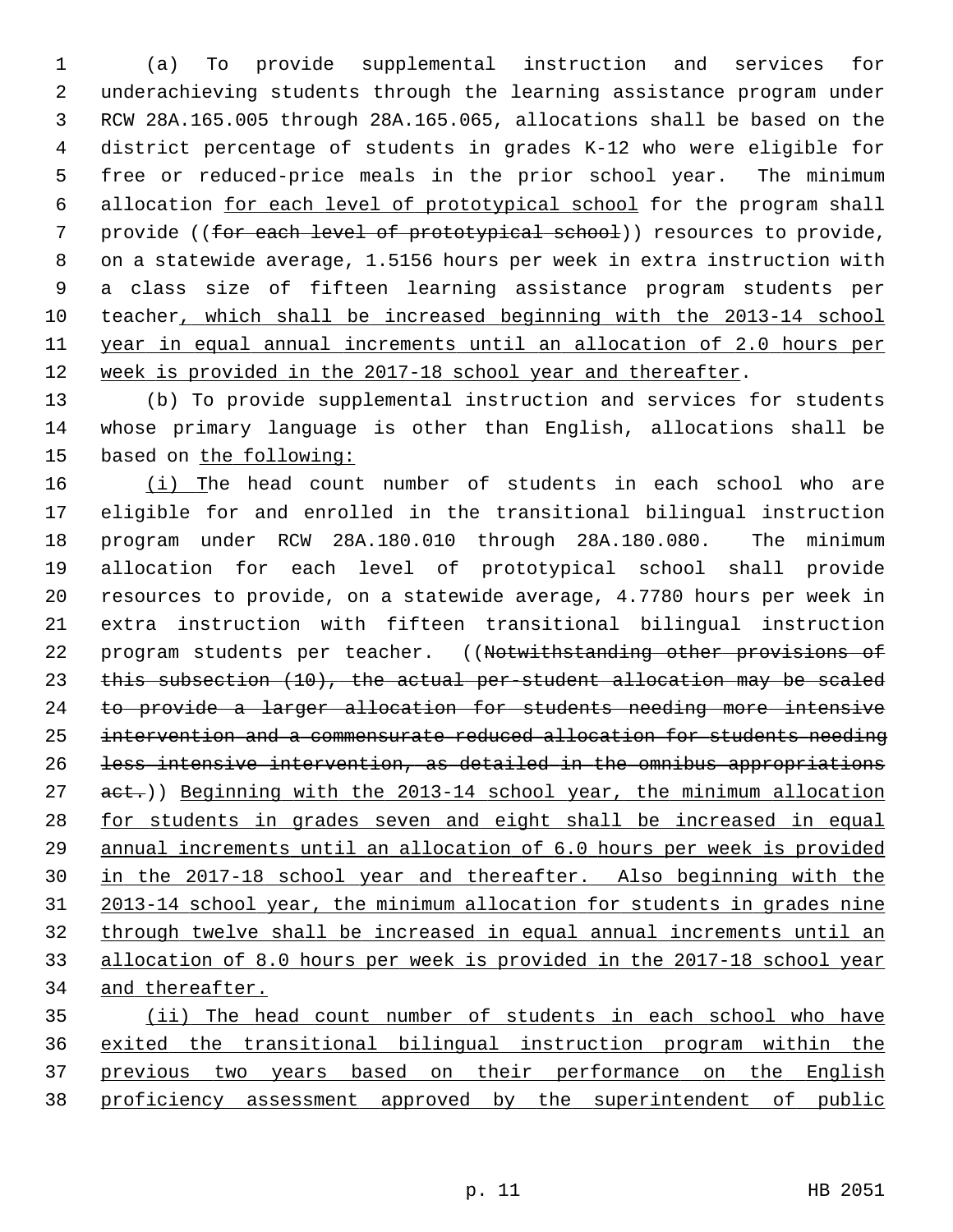instruction under RCW 28A.180.090. Beginning with the 2013-14 school year, the minimum allocation under this subsection (10)(b)(ii) for each level of prototypical school shall provide resources to provide, on a statewide average, 0.60 hours per week in extra instruction with fifteen exited transitional bilingual instruction program students per teacher, based on students who exited within the previous school year. Beginning with the 2014-15 school year, the minimum allocation shall be based on students who exited within the previous two school years and shall be increased in equal annual increments until an allocation of 3.0 hours per week is provided in the 2017-18 school year and thereafter.

12 (iii) School districts may not receive allocations under both 13 (b)(i) and (ii) of this subsection for the same student in a single 14 school year.

15 (c) To provide additional allocations to support programs for 16 highly capable students under RCW 28A.185.010 through 28A.185.030, 17 allocations shall be based on two and three hundred fourteen one-18 thousandths percent of each school district's full-time equivalent 19 basic education enrollment. The minimum allocation for the programs 20 shall provide resources to provide, on a statewide average, 2.1590 21 hours per week in extra instruction with fifteen highly capable program 22 students per teacher.

23 (11) The allocations under subsections  $(4)(a)$   $((and))_1$   $(b)$ , and 24 (e), (5), (6), and (8) of this section shall be enhanced as provided 25 under RCW 28A.150.390 on an excess cost basis to provide supplemental 26 instructional resources for students with disabilities.

27 (12)(a) For the purposes of allocations for prototypical high 28 schools and middle schools under subsections (4) and (10) of this 29 section that are based on the percent of students in the school who are 30 eligible for free and reduced-price meals, the actual percent of such 31 students in a school shall be adjusted by a factor identified in the 32 omnibus appropriations act to reflect underreporting of free and 33 reduced-price meal eligibility among middle and high school students.

34 (b) Allocations or enhancements provided under subsections (4), 35 (7), and (9) of this section for exploratory and preparatory career and 36 technical education courses shall be provided only for courses approved 37 by the office of the superintendent of public instruction under chapter 38 28A.700 RCW.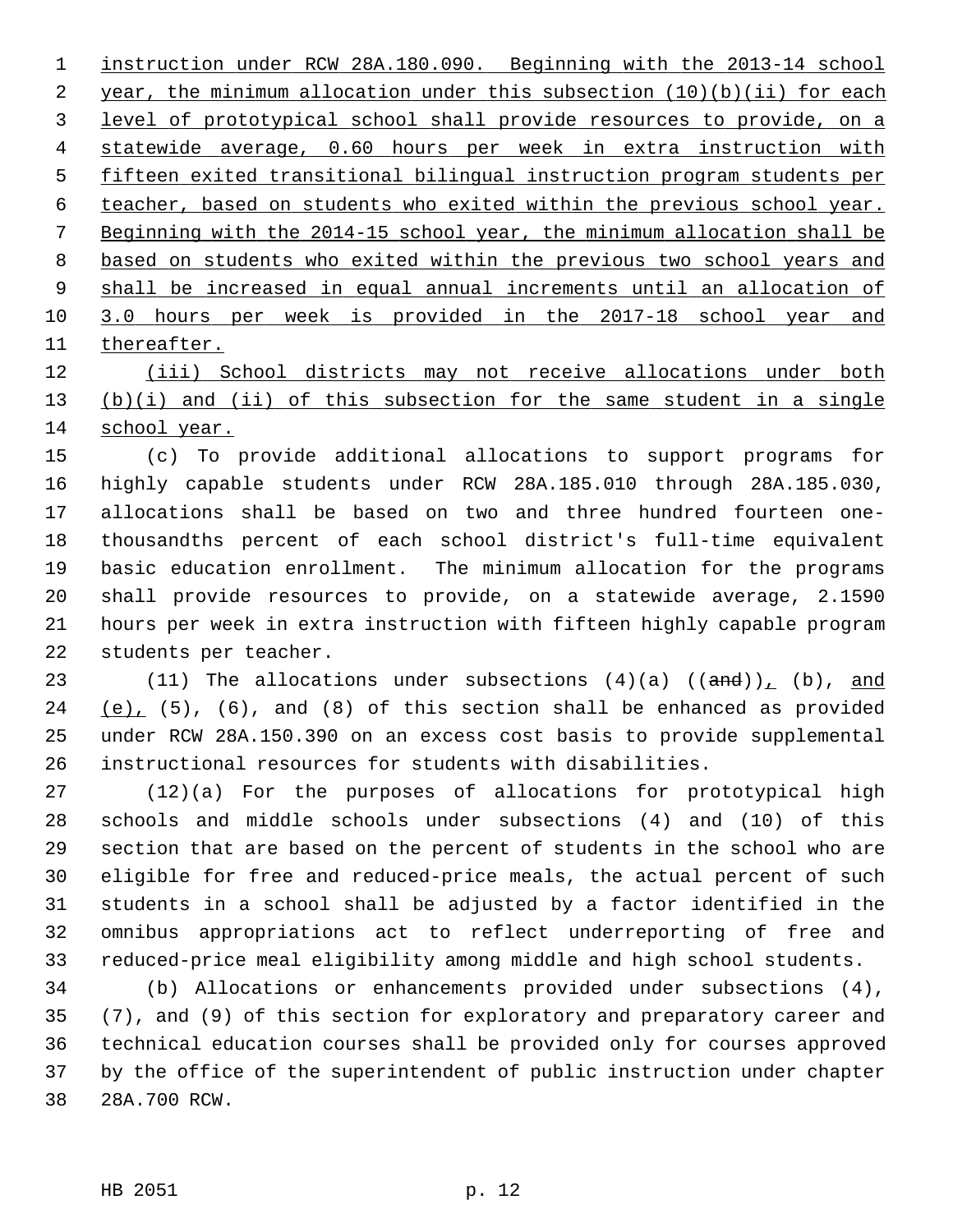1 (13)(a) This formula for distribution of basic education funds 2 shall be reviewed biennially by the superintendent and governor. The 3 recommended formula shall be subject to approval, amendment or 4 rejection by the legislature.

 5 (b) In the event the legislature rejects the distribution formula 6 recommended by the governor, without adopting a new distribution 7 formula, the distribution formula for the previous school year shall 8 remain in effect.

 9 (c) The enrollment of any district shall be the annual average 10 number of full-time equivalent students and part-time students as 11 provided in RCW 28A.150.350, enrolled on the first school day of each 12 month, including students who are in attendance pursuant to RCW 13 28A.335.160 and 28A.225.250 who do not reside within the servicing 14 school district. The definition of full-time equivalent student shall 15 be determined by rules of the superintendent of public instruction and 16 shall be included as part of the superintendent's biennial budget 17 request. The definition shall be based on the minimum instructional 18 hour offerings required under RCW 28A.150.220. Any revision of the 19 present definition shall not take effect until approved by the house 20 ways and means committee and the senate ways and means committee.

21 (d) The office of financial management shall make a monthly review 22 of the superintendent's reported full-time equivalent students in the 23 common schools in conjunction with RCW 43.62.050.

24 **Sec. 4.** RCW 28A.150.315 and 2012 c 51 s 1 are each amended to read 25 as follows:

26 (1) Beginning with the 2007-08 school year, funding for voluntary 27 all-day kindergarten programs shall be phased-in beginning with schools 28 with the highest poverty levels, defined as those schools with the 29 highest percentages of students qualifying for free and reduced-price 30 lunch support in the prior school year. ((During the 2011-2013) 31 biennium, funding shall continue to be phased-in each year)) Beginning 32 with the 2013-14 school year, funds shall be allocated to increase the 33 proportion of full-time equivalent kindergarten students in state-34 funded all-day kindergarten programs in equal annual increments until 35 full statewide implementation of all-day kindergarten is achieved in 36 the 2017-18 school year. Once a school receives funding for the all-37 day kindergarten program, that school shall remain eligible for funding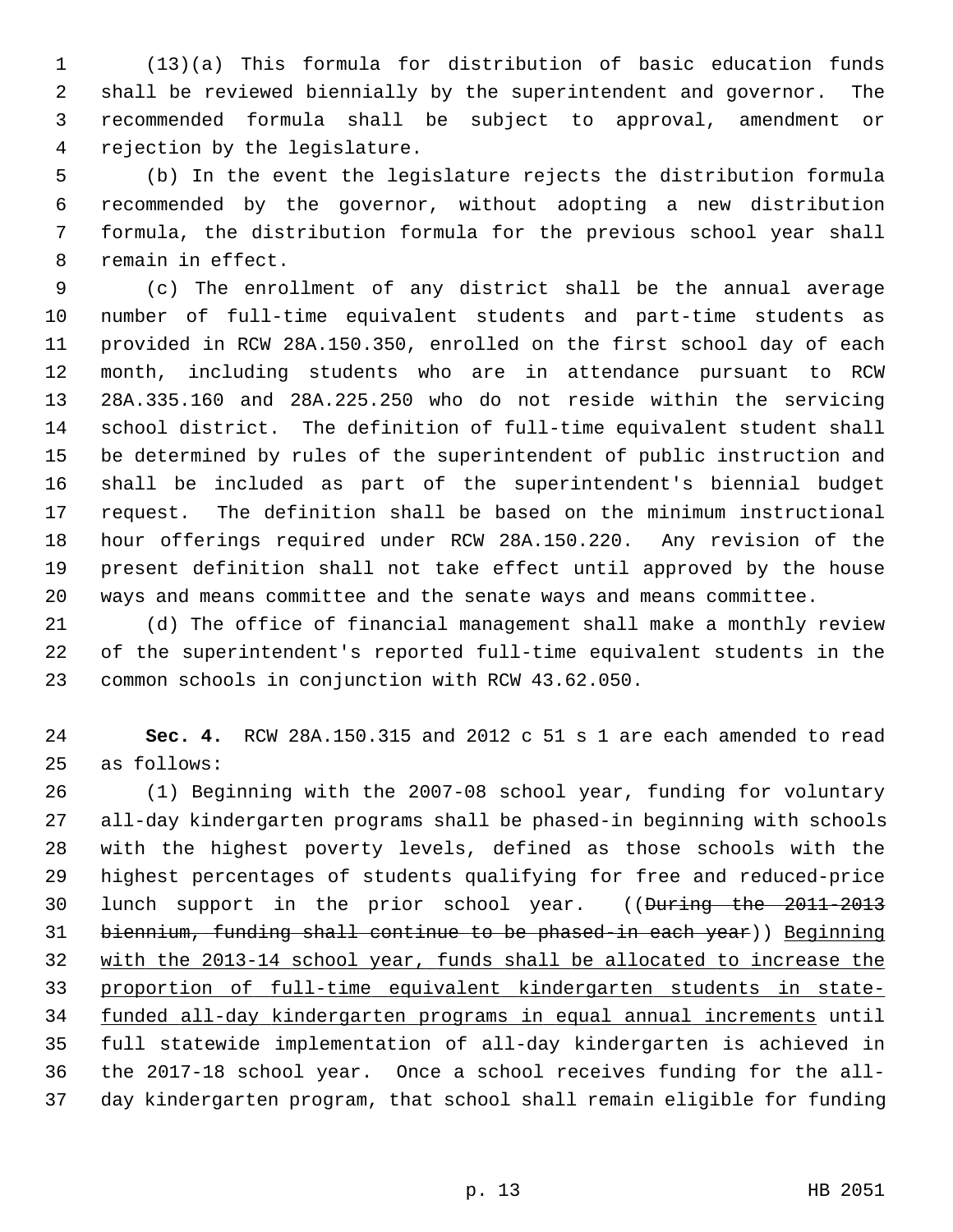1 in subsequent school years regardless of changes in the school's 2 percentage of students eligible for free and reduced-price lunches as 3 long as other program requirements are fulfilled. Additionally, 4 schools receiving all-day kindergarten program support shall agree to 5 the following conditions:

6 (a) Provide at least a one thousand-hour instructional program;

 7 (b) Provide a curriculum that offers a rich, varied set of 8 experiences that assist students in:

 9 (i) Developing initial skills in the academic areas of reading, 10 mathematics, and writing;

11 (ii) Developing a variety of communication skills;

12 (iii) Providing experiences in science, social studies, arts, 13 health and physical education, and a world language other than English; 14 (iv) Acquiring large and small motor skills;

15 (v) Acquiring social and emotional skills including successful 16 participation in learning activities as an individual and as part of a 17 group; and

18 (vi) Learning through hands-on experiences;

19 (c) Establish learning environments that are developmentally 20 appropriate and promote creativity;

21 (d) Demonstrate strong connections and communication with early 22 learning community providers; and

23 (e) Participate in kindergarten program readiness activities with 24 early learning providers and parents.

25 (2)(a) It is the intent of the legislature that administration of 26 the Washington kindergarten inventory of developing skills as required 27 in this subsection (2) and RCW 28A.655.080 replace administration of 28 other assessments being required by school districts or that other 29 assessments only be administered if they seek to obtain information not 30 covered by the Washington kindergarten inventory of developing skills.

31 (b) In addition to the requirements in subsection (1) of this 32 section and to the extent funds are available, beginning with the 2011- 33 12 school year on a voluntary basis, schools must identify the skills, 34 knowledge, and characteristics of kindergarten students at the 35 beginning of the school year in order to support social-emotional, 36 physical, and cognitive growth and development of individual children; 37 support early learning provider and parent involvement; and inform 38 instruction. Kindergarten teachers shall administer the Washington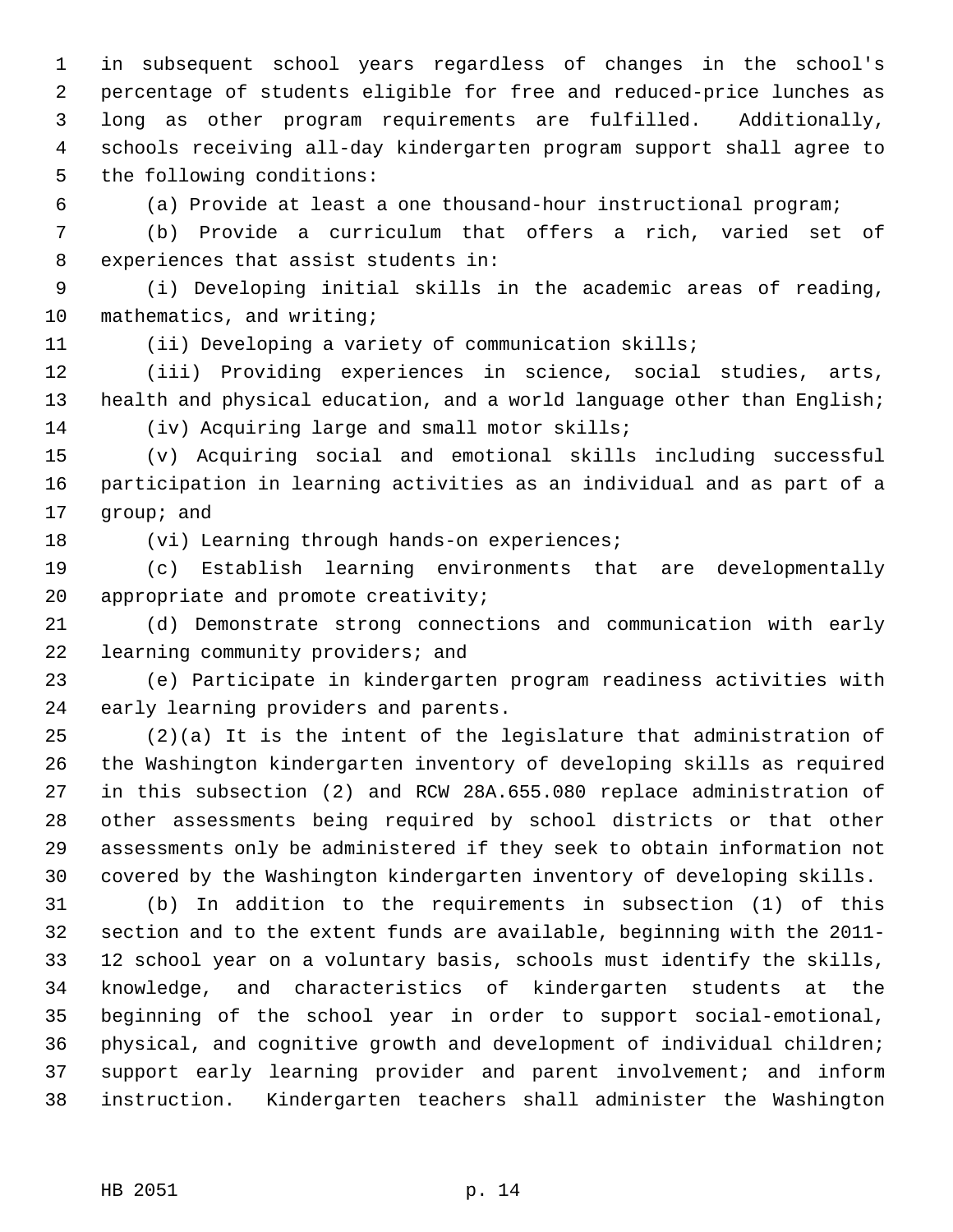1 kindergarten inventory of developing skills, as directed by the 2 superintendent of public instruction in consultation with the 3 department of early learning and in collaboration with the 4 nongovernmental private-public partnership designated in RCW 5 43.215.070, and report the results to the superintendent. The 6 superintendent shall share the results with the director of the 7 department of early learning.

 8 (c) School districts shall provide an opportunity for parents and 9 guardians to excuse their children from participation in the Washington 10 kindergarten inventory of developing skills.

11 (3) Subject to funds appropriated for this purpose, the 12 superintendent of public instruction shall designate one or more school 13 districts to serve as resources and examples of best practices in 14 designing and operating a high-quality all-day kindergarten program. 15 Designated school districts shall serve as lighthouse programs and 16 provide technical assistance to other school districts in the initial 17 stages of implementing an all-day kindergarten program. Examples of 18 topics addressed by the technical assistance include strategic 19 planning, developing the instructional program and curriculum, working 20 with early learning providers to identify students and communicate with 21 parents, and developing kindergarten program readiness activities.

22 **Sec. 5.** RCW 28A.150.390 and 2010 c 236 s 3 are each amended to 23 read as follows:

24 (1) The superintendent of public instruction shall submit to each 25 regular session of the legislature during an odd-numbered year a 26 programmed budget request for special education programs for students 27 with disabilities. Funding for programs operated by local school 28 districts shall be on an excess cost basis from appropriations provided 29 by the legislature for special education programs for students with 30 disabilities and shall take account of state funds accruing through RCW 31 28A.150.260 (4)(a)  $((and))$ , (b), and (e), (5), (6), and (8).

32 (2) The excess cost allocation to school districts shall be based 33 on the following:

34 (a) A district's annual average headcount enrollment of students 35 ages birth through four and those five year olds not yet enrolled in 36 kindergarten who are eligible for and enrolled in special education,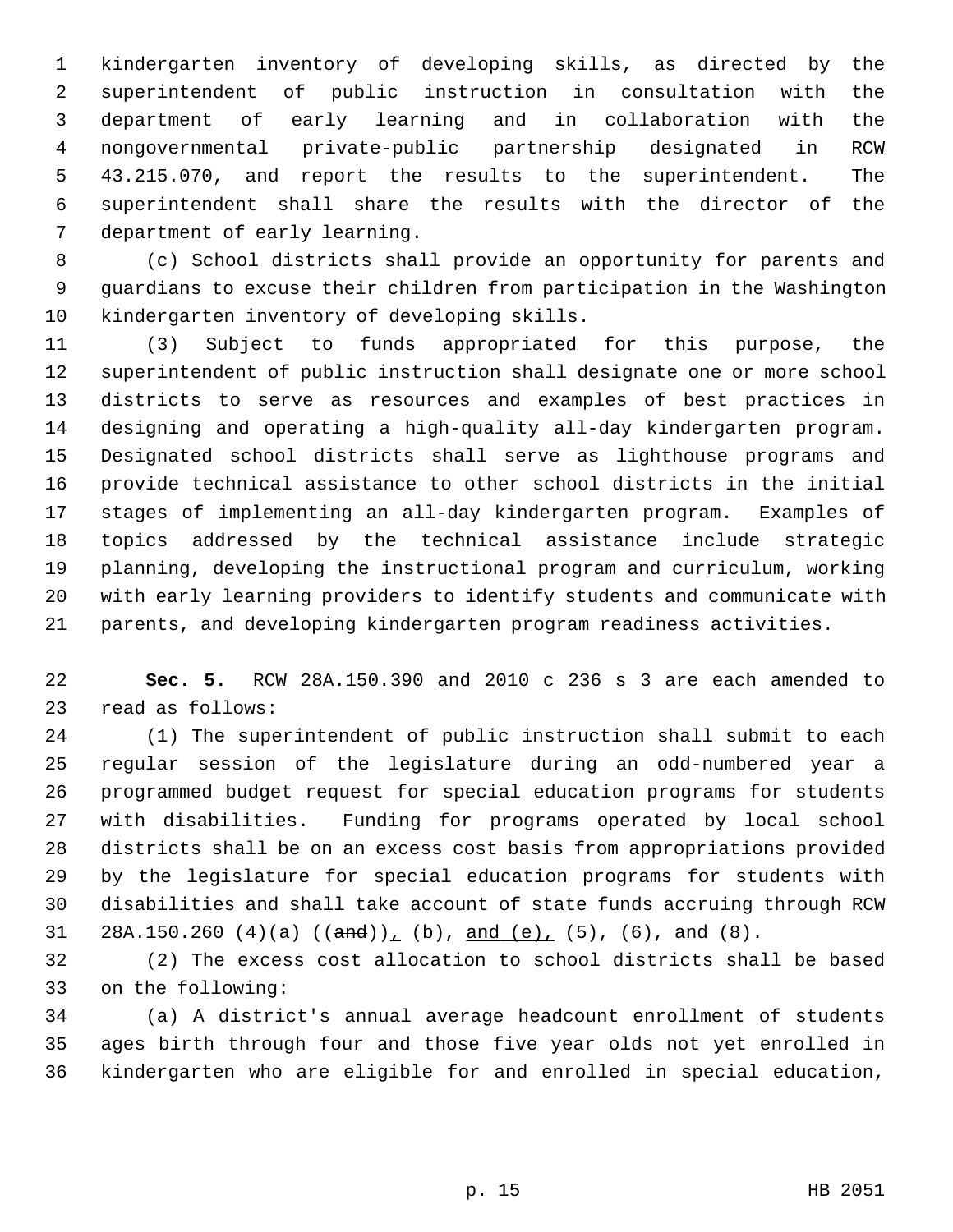1 multiplied by the district's base allocation per full-time equivalent 2 student, multiplied by 1.15; and

 3 (b) A district's annual average full-time equivalent basic 4 education enrollment, multiplied by the district's funded enrollment 5 percent, multiplied by the district's base allocation per full-time 6 equivalent student, multiplied by 0.9309.

7 (3) As used in this section:

 8 (a) "Base allocation" means the total state allocation to all 9 schools in the district generated by the distribution formula under RCW 10 28A.150.260 (4)(a)  $((and))$ , (b), and (e), (5), (6), and (8), to be 11 divided by the district's full-time equivalent enrollment.

12 (b) "Basic education enrollment" means enrollment of resident 13 students including nonresident students enrolled under RCW 28A.225.225 14 and students from nonhigh districts enrolled under RCW 28A.225.210 and 15 excluding students residing in another district enrolled as part of an 16 interdistrict cooperative program under RCW 28A.225.250.

17 (c) "Enrollment percent" means the district's resident special 18 education annual average enrollment, excluding students ages birth 19 through four and those five year olds not yet enrolled in kindergarten, 20 as a percent of the district's annual average full-time equivalent 21 basic education enrollment.

22 (d) "Funded enrollment percent" means the lesser of the district's 23 actual enrollment percent or twelve and seven-tenths percent.

24 NEW SECTION. **Sec. 6.** A new section is added to chapter 28A.150 25 RCW to read as follows:

26 (1) Minimum salary allocations for state-funded classified and 27 certificated administrative staff positions allocated under RCW 28 28A.150.260 shall be calculated as provided in this section.

29 (2)(a) Beginning with the 2013-14 school year, the minimum standard 30 salary allocation for classified staff shall be increased in equal 31 biennial increments until an allocation equal to the market rate salary 32 for classified staff, adjusted by inflation from the 2010-11 school 33 year, is provided in the 2017-18 school year and thereafter.

34 (b) Beginning with the 2013-14 school year, the minimum standard 35 salary allocation for certificated administrative staff shall be 36 increased in equal biennial increments until an allocation equal to the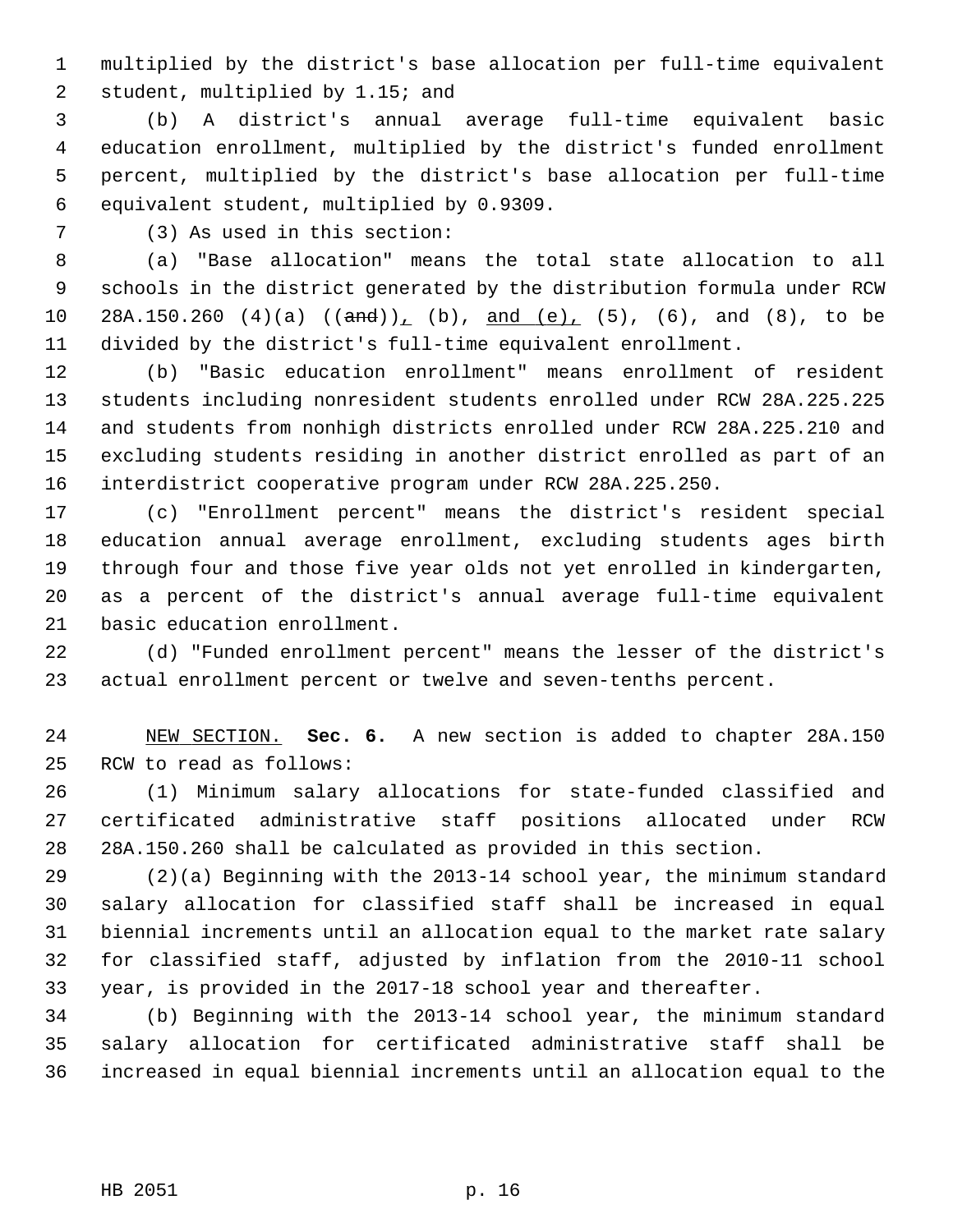1 market rate salary for certificated administrative staff, adjusted by 2 inflation from the 2010-11 school year, is provided in the 2017-18 3 school year and thereafter.

 4 (3) School districts whose grandfathered salary allocation exceeds 5 the standard salary allocation in any year shall receive the greater of 6 their grandfathered salary allocation or the standard salary allocation 7 as provided under this section.

 8 (4) The salary allocations calculated under this section are 9 minimum allocations and do not include any salary increases provided 10 under RCW 28A.400.205. The salaries calculated under this section are 11 for allocation purposes only.

12 (5) The definitions in this subsection apply throughout this 13 section.

14 (a) "Grandfathered salary allocation" means a state salary 15 allocation rate for classified or certificated administrative staff 16 provided to a school district that exceeds the standard salary 17 allocation.

18 (b) "Inflation" means the change in the consumer price index-- 19 Seattle for urban wage earners and clerical workers, all items, 20 compiled by the bureau of labor statistics, United States department of 21 labor.

22 (c) "Market rate salary for classified staff" means the 2010 state 23 average predicted salary for comparable occupations to classified 24 staff, identified through a wage analysis submitted in April 2012 to 25 the compensation technical working group convened under chapter 548, 26 laws of 2009, weighted by the distribution of school staff among the 27 occupational groupings considered in the analysis.

28 (d) "Market rate salary for certificated administrative staff" 29 means the 2010 state average prevailing salary for managerial 30 occupations comparable to school district administrators, identified 31 through a wage analysis submitted in April 2012 to the compensation 32 technical working group convened under chapter 548, laws of 2009.

33 (e) "Standard salary allocation" means the state salary allocation 34 rate for classified or certificated administrative staff provided to 35 the majority of school districts.

36 **Sec. 7.** RCW 28A.180.030 and 2001 1st sp.s. c 6 s 3 are each 37 amended to read as follows: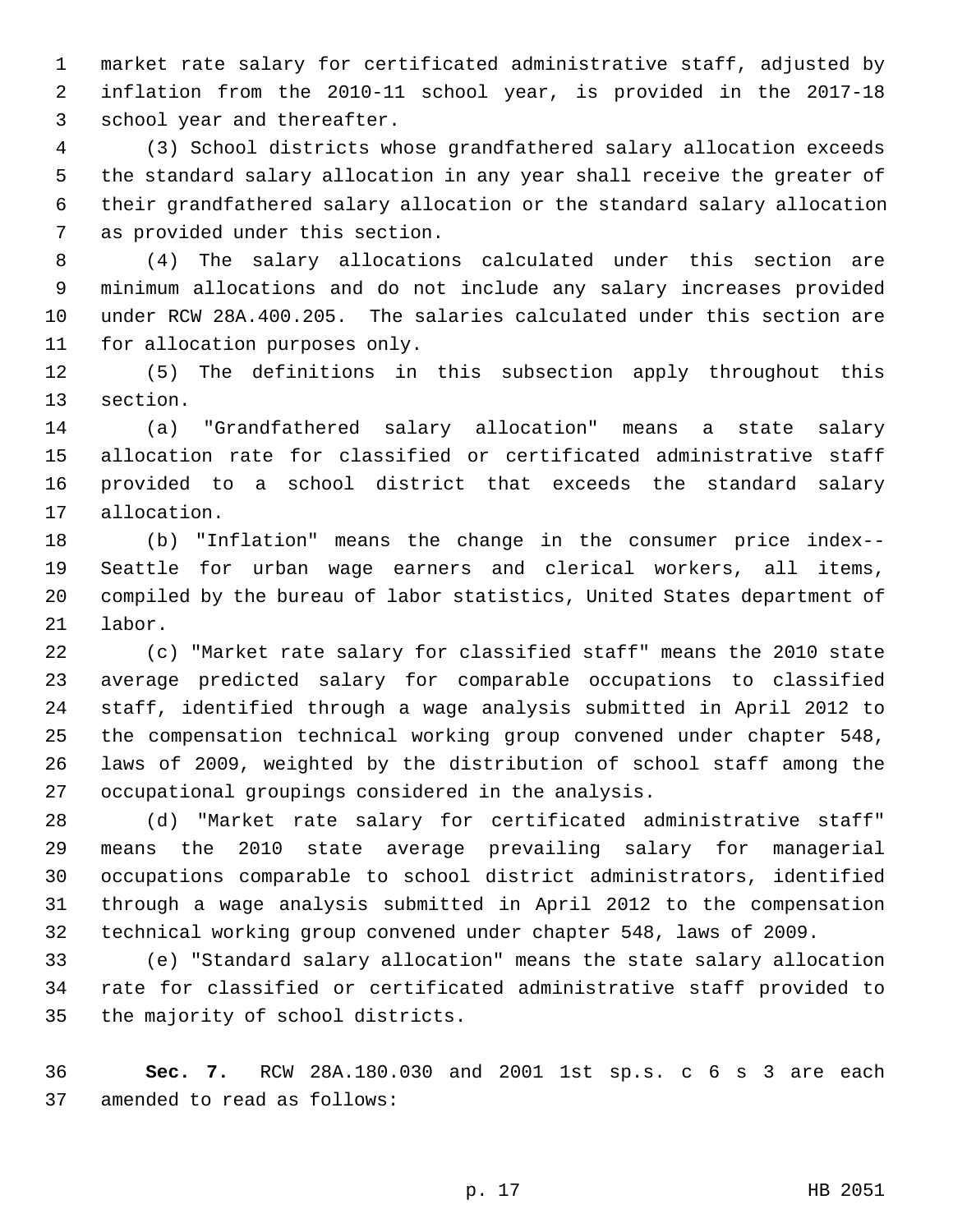1 As used throughout this chapter, unless the context clearly 2 indicates otherwise:

3 (1) "Transitional bilingual instruction" means:

 4 (a) A system of instruction which uses two languages, one of which 5 is English, as a means of instruction to build upon and expand language 6 skills to enable the pupil to achieve competency in English. Concepts 7 and information are introduced in the primary language and reinforced 8 in the second language: PROVIDED, That the program shall include 9 testing in the subject matter in English; or

10 (b) In those cases in which the use of two languages is not 11 practicable as established by the superintendent of public instruction 12 and unless otherwise prohibited by law, an alternative system of 13 instruction which may include English as a second language and is 14 designed to enable the pupil to achieve competency in English.

15 (2) "Primary language" means the language most often used by the 16 student for communication in his/her home.

17 (3) "Eligible pupil" means any enrollee of the school district 18 whose primary language is other than English and whose English language 19 skills are sufficiently deficient or absent to impair learning.

 (4) "Exited pupil" means a student previously enrolled in the transitional bilingual instruction program who is no longer eligible for the program based on his or her performance on an English 23 proficiency assessment approved by the superintendent of public instruction.

25 **Sec. 8.** RCW 28A.180.040 and 2009 c 380 s 5 are each amended to 26 read as follows:

27 (1) Every school district board of directors shall:

28 (a) Make available to each eligible pupil transitional bilingual 29 instruction to achieve competency in English, in accord with rules of 30 the superintendent of public instruction;

31 (b) Wherever feasible, ensure that communications to parents 32 emanating from the schools shall be appropriately bilingual for those 33 parents of pupils in the bilingual instruction program;

34 (c) Determine, by administration of an English test approved by the 35 superintendent of public instruction the number of eligible pupils 36 enrolled in the school district at the beginning of a school year and 37 thereafter during the year as necessary in individual cases;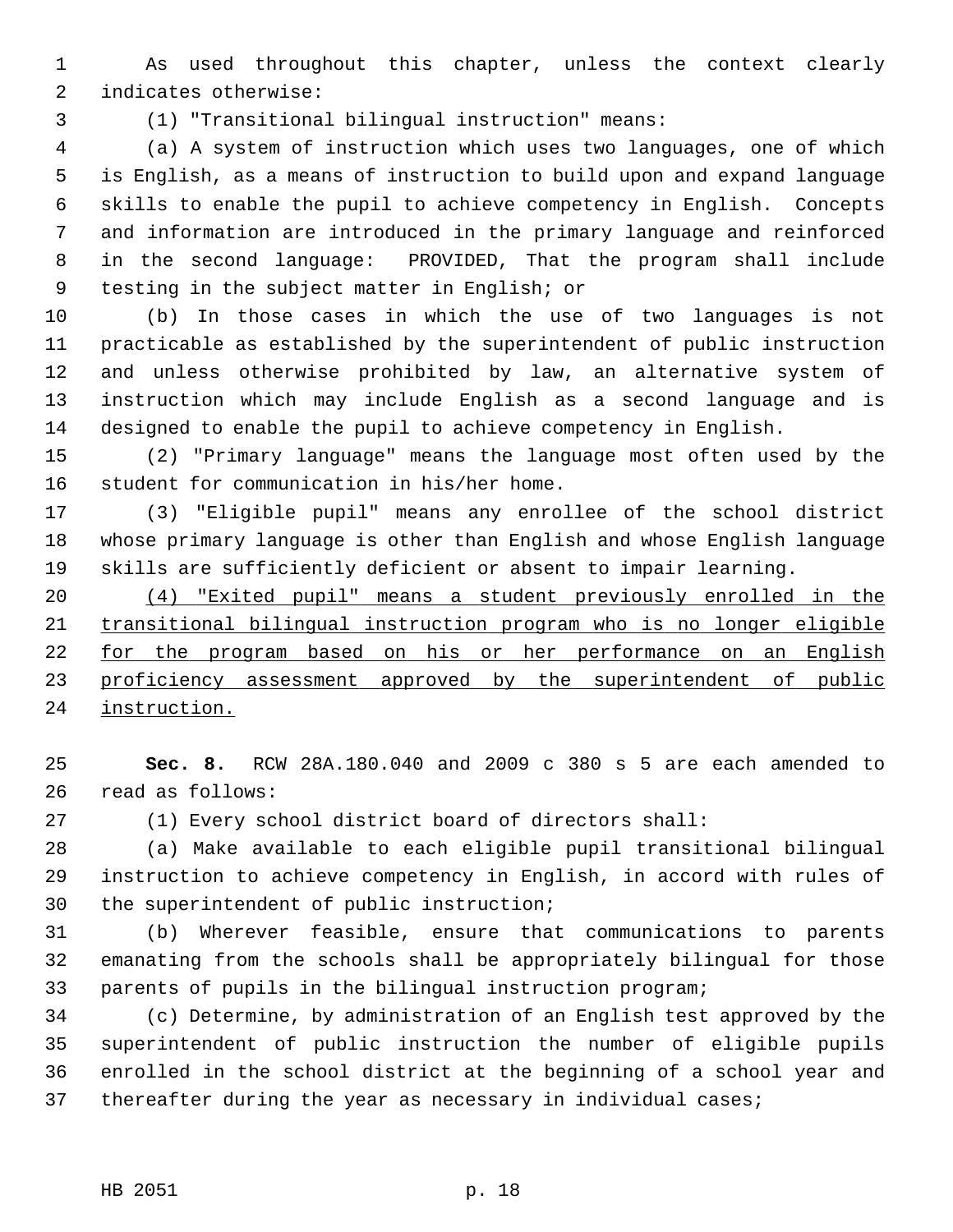1 (d) Ensure that a student who is a child of a military family in 2 transition and who has been assessed as in need of, or enrolled in, a 3 bilingual instruction program, the receiving school shall initially 4 honor placement of the student into a like program.

 5 (i) The receiving school shall determine whether the district's 6 program is a like program when compared to the sending school's 7 program; and

 8 (ii) The receiving school may conduct subsequent assessments 9 pursuant to RCW 28A.180.090 to determine appropriate placement and 10 continued enrollment in the program;

11 (e) Before the conclusion of each school year, measure each 12 eligible pupil's improvement in learning the English language by means 13 of a test approved by the superintendent of public instruction;  $((and))$ 

14 (f) Provide in-service training for teachers, counselors, and other 15 staff, who are involved in the district's transitional bilingual 16 program. Such training shall include appropriate instructional 17 strategies for children of culturally different backgrounds, use of 18 curriculum materials, and program models; and

 (g) Make available a program of instructional support for up to two years immediately after pupils exit from the program, for exited pupils who need assistance in reaching grade-level performance in academic 22 subjects even though they have achieved English proficiency for purposes of the transitional bilingual instructional program.

24 (2) The definitions in Article II of RCW 28A.705.010 apply to 25 subsection (1)(d) of this section.

26 **Sec. 9.** RCW 28A.230.090 and 2011 c 203 s 2 are each amended to 27 read as follows:

28 (1) The state board of education shall establish high school 29 graduation requirements or equivalencies for students, except as 30 provided in RCW 28A.230.122 and except those equivalencies established 31 by local high schools or school districts under RCW 28A.230.097. The 32 purpose of a high school diploma is to declare that a student is ready 33 for success in postsecondary education, gainful employment, and 34 citizenship, and is equipped with the skills to be a lifelong learner.

35 (a) Any course in Washington state history and government used to 36 fulfill high school graduation requirements shall consider including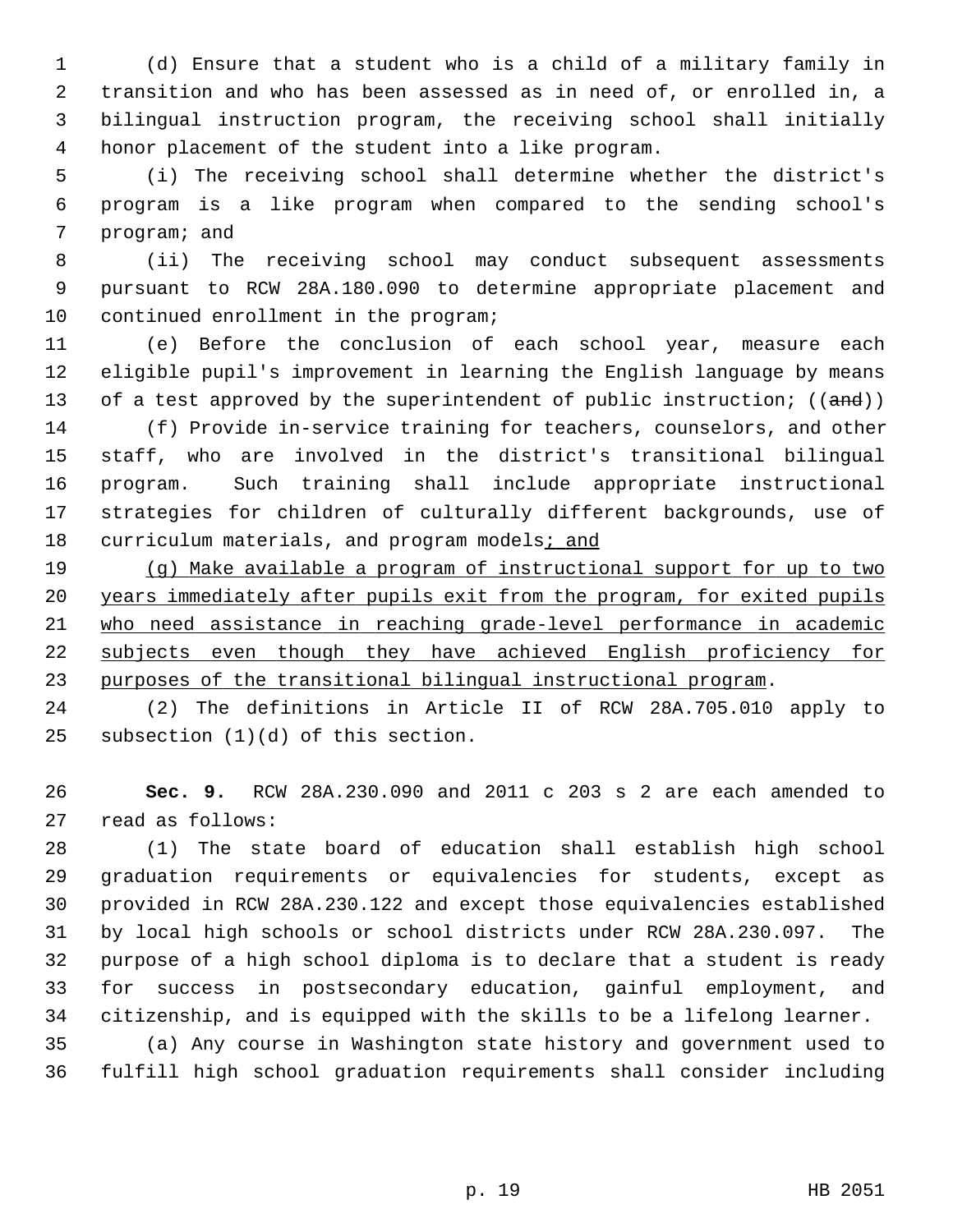1 information on the culture, history, and government of the American 2 Indian peoples who were the first inhabitants of the state.

 3 (b) The certificate of academic achievement requirements under RCW 4 28A.655.061 or the certificate of individual achievement requirements 5 under RCW 28A.155.045 are required for graduation from a public high 6 school but are not the only requirements for graduation.

 7 (c) Any decision on whether a student has met the state board's 8 high school graduation requirements for a high school and beyond plan 9 shall remain at the local level.

10 (2)(a) In recognition of the statutory authority of the state board 11 of education to establish and enforce minimum high school graduation 12 requirements, the state board shall periodically reevaluate the 13 graduation requirements and shall report such findings to the 14 legislature in a timely manner as determined by the state board.

15 (b) The state board shall reevaluate the graduation requirements 16 for students enrolled in vocationally intensive and rigorous career and 17 technical education programs, particularly those programs that lead to 18 a certificate or credential that is state or nationally recognized. 19 The purpose of the evaluation is to ensure that students enrolled in 20 these programs have sufficient opportunity to earn a certificate of 21 academic achievement, complete the program and earn the program's 22 certificate or credential, and complete other state and local 23 graduation requirements.

24 (c) The state board shall forward any proposed changes to the high 25 school graduation requirements to the education committees of the 26 legislature for review and to the quality education council established 27 under RCW 28A.290.010. The legislature shall have the opportunity to 28 act during a regular legislative session before the changes are adopted 29 through administrative rule by the state board. Changes that have a 30 fiscal impact on school districts, as identified by a fiscal analysis 31 prepared by the office of the superintendent of public instruction, 32 shall take effect only if formally authorized and funded by the 33 legislature through the omnibus appropriations act or other enacted 34 legislation.

 (d) The state board of education shall adopt rules to implement the career and college ready graduation requirement proposal adopted under board resolution on November 10, 2010, to take effect beginning with the graduating class of 2018. The provisions of chapter . . ., Laws of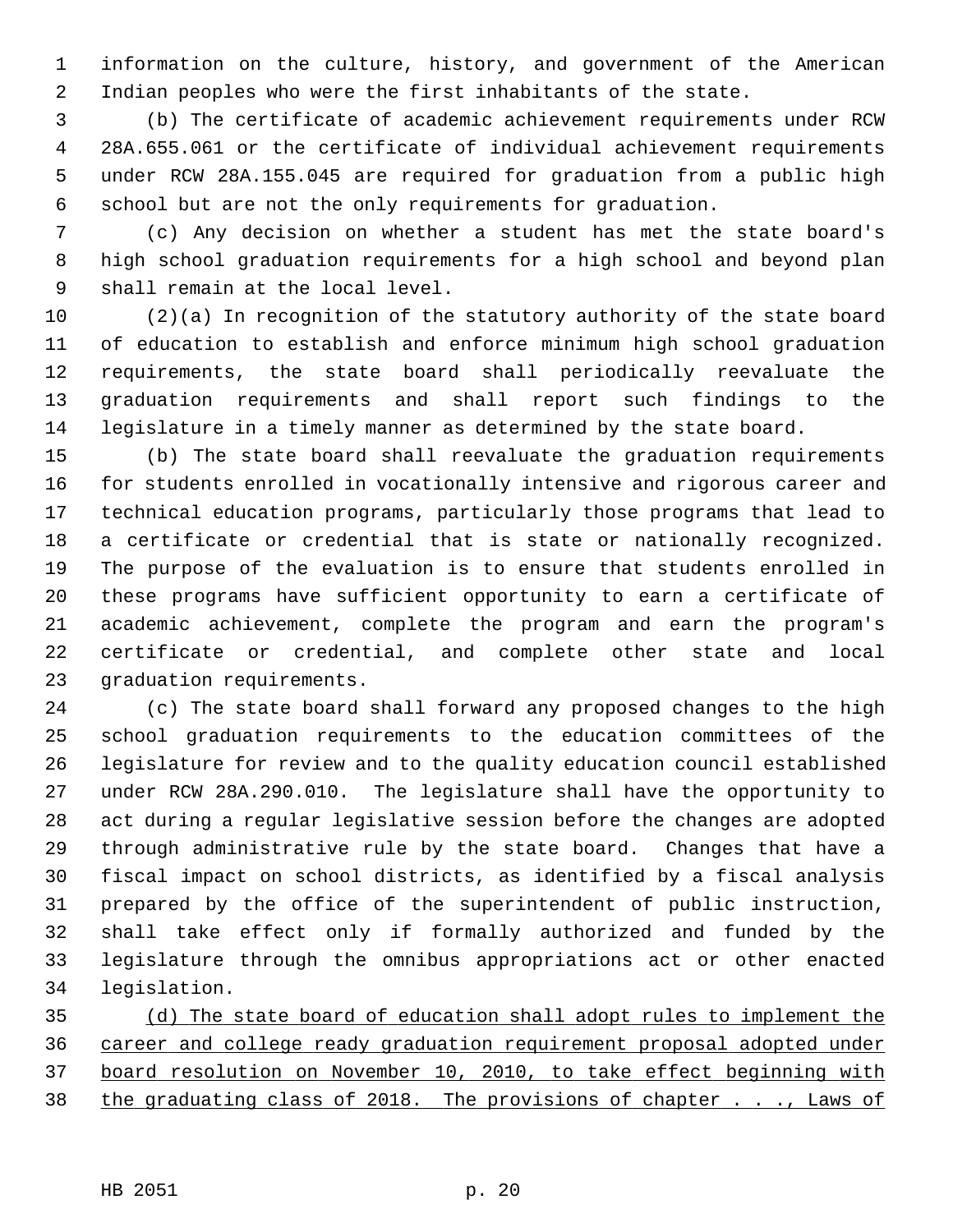2013 (this act) and the increased funding allocated under RCW 28A.150.260 as amended by chapter . . ., Laws of 2013 (this act) constitute the funding by the legislature required under this section to implement the proposal.

 5 (3) Pursuant to any requirement for instruction in languages other 6 than English established by the state board of education or a local 7 school district, or both, for purposes of high school graduation, 8 students who receive instruction in American sign language or one or 9 more American Indian languages shall be considered to have satisfied 10 the state or local school district graduation requirement for 11 instruction in one or more languages other than English.

12 (4) If requested by the student and his or her family, a student 13 who has completed high school courses before attending high school 14 shall be given high school credit which shall be applied to fulfilling 15 high school graduation requirements if:

16 (a) The course was taken with high school students, if the academic 17 level of the course exceeds the requirements for seventh and eighth 18 grade classes, and the student has successfully passed by completing 19 the same course requirements and examinations as the high school 20 students enrolled in the class; or

21 (b) The academic level of the course exceeds the requirements for 22 seventh and eighth grade classes and the course would qualify for high 23 school credit, because the course is similar or equivalent to a course 24 offered at a high school in the district as determined by the school 25 district board of directors.

26 (5) Students who have taken and successfully completed high school 27 courses under the circumstances in subsection (4) of this section shall 28 not be required to take an additional competency examination or perform 29 any other additional assignment to receive credit.

30 (6) At the college or university level, five quarter or three 31 semester hours equals one high school credit.

32 **Sec. 10.** RCW 28A.160.192 and 2011 1st sp.s. c 27 s 3 are each 33 amended to read as follows:

34 (1) ((The superintendent of public instruction shall phase-in the 35 implementation of)) The distribution formula under this chapter for 36 allocating state funds to school districts for the transportation of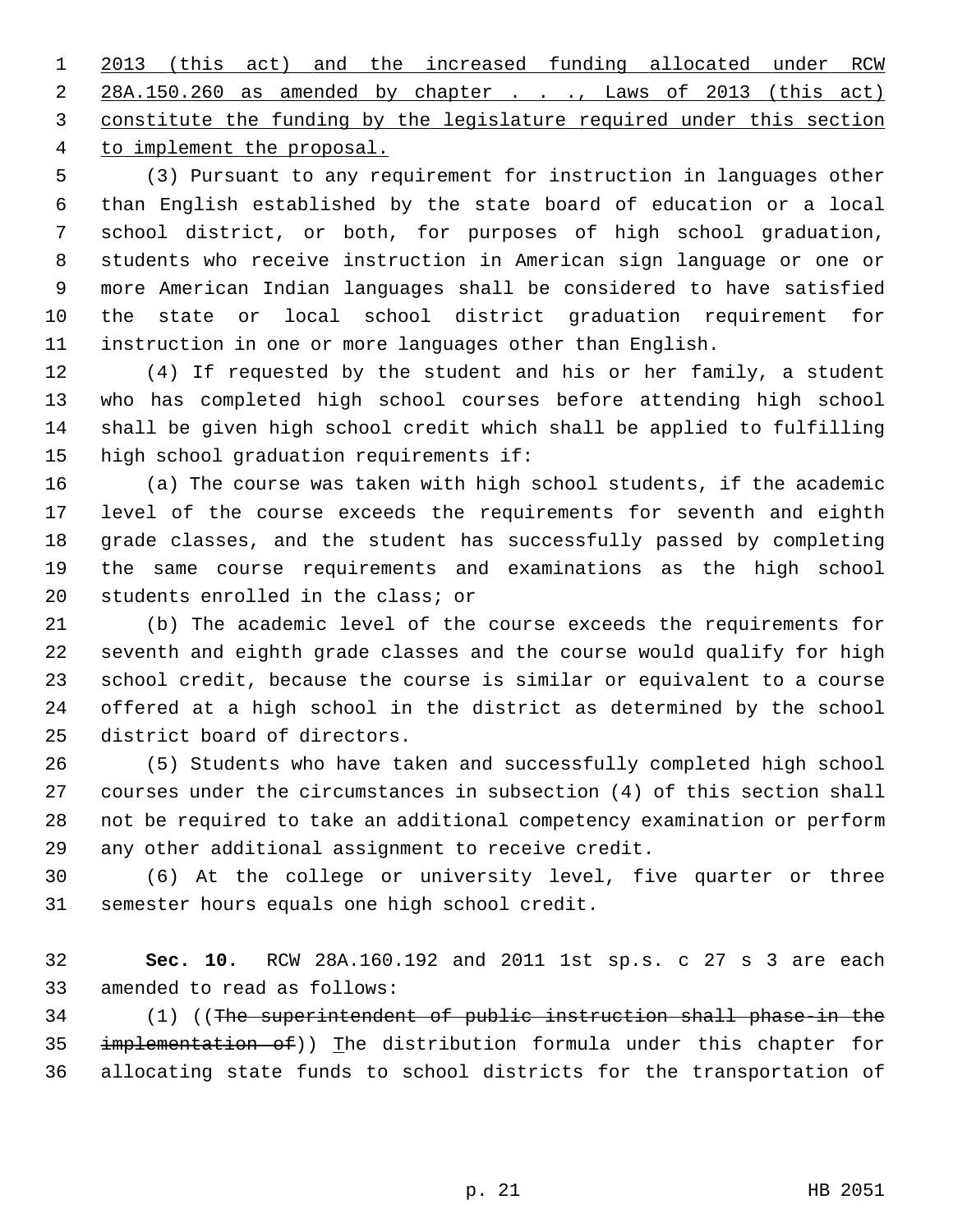1 students to and from school((. The phase-in shall begin no later than 2 the 2011-2013 biennium and be fully implemented by the 2013-2015 3 biennium.)) must:

 4 (a) ((The formula must)) Be developed and revised on an ongoing 5 basis using the major cost factors in student transportation, including 6 basic and special student loads, school district land area, average 7 distance to school, roadway miles, and number of locations served. 8 Factors must include all those site characteristics that are 9 statistically significant after analysis of the data required by the 10 revised reporting process.

11 (b) ((The formula must)) Allocate funds to school districts based 12 on the average predicted costs of transporting students to and from 13 school, using a regression analysis. Only factors that are 14 statistically significant shall be used in the regression analysis. 15 Employee compensation costs included in the allowable transportation 16 expenditures used for the purpose of establishing each ((school 17 district's independent)) variable in the regression analysis shall be 18 limited to the base salary or hourly wage rates, fringe benefit rates, 19 and ((applicable health care)) the insurance benefit allocation 20 rate( $(\pm)$ ) provided in the omnibus appropriations act.

21 (2) ((During the phase-in period,)) Funding provided to school 22 districts for student transportation operations shall be distributed on 23 the following basis:

24 (a) Annually, each school district shall receive the lesser of the 25 ((previous school year's pupil transportation operations allocation)) 26 expected cost as predicted by the regression analysis under subsection 27 (1)(b) of this section, or the total of allowable pupil transportation 28 expenditures identified on the previous school year's final expenditure 29 report to the state plus district indirect expenses using the federal 30 restricted indirect rate as calculated in the district annual financial 31 report;

32 (b) Annually, the amount identified in (a) of this subsection shall 33 be adjusted for any budgeted ((increases)) changes provided in the 34 omnibus appropriations act for salaries  $((\theta \cdot \mathbf{r}))_+$  fringe benefits, and 35 the insurance benefit allocation rate; and

36 (c) ((Annually, any funds appropriated by the legislature in excess 37 of the maintenance level funding amount for student transportation 38 shall be distributed among school districts on a prorated basis using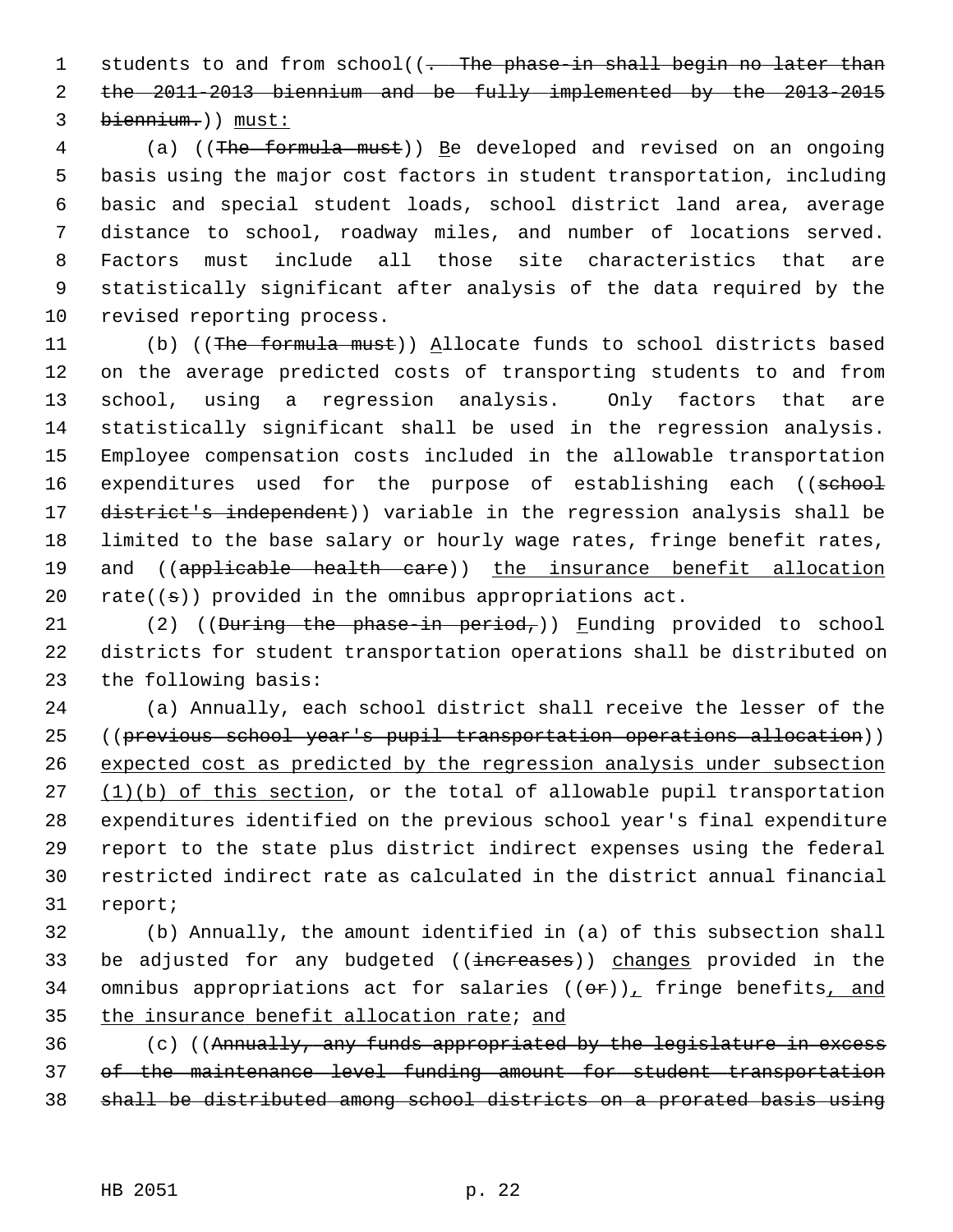1 the difference between the amount identified in (a) adjusted by (b) of

2 this subsection and the amount determined under the formula in RCW

 $3, 28A.160.180;$  and

 $\left(4 + \frac{1}{2}\right)$ ) Allocations provided to recognize the cost of depreciation to 5 districts contracting with private carriers for student transportation 6 shall be deducted from the allowable transportation expenditures in (a) 7 of this subsection.

 8 **Sec. 11.** RCW 43.135.025 and 2009 c 479 s 35 are each amended to 9 read as follows:

10 (1) The state shall not expend from the general fund during any 11 fiscal year state moneys in excess of the state expenditure limit 12 established under this chapter.

13 (2) Except pursuant to a declaration of emergency under RCW 14 43.135.035 or pursuant to an appropriation under RCW 43.135.045(2), the 15 state treasurer shall not issue or redeem any check, warrant, or 16 voucher that will result in a state general fund expenditure for any 17 fiscal year in excess of the state expenditure limit established under 18 this chapter. A violation of this subsection constitutes a violation 19 of RCW 43.88.290 and shall subject the state treasurer to the penalties 20 provided in RCW 43.88.300.

21 (3) The state expenditure limit for any fiscal year shall be the 22 previous fiscal year's state expenditure limit increased by a 23 percentage rate that equals the fiscal growth factor.

24 (4) For purposes of computing the state expenditure limit for the 25 fiscal year beginning July 1, 2009, the phrase "the previous fiscal 26 year's state expenditure limit" means the total state expenditures from 27 the state general fund, the public safety and education account, the 28 health services account, the violence reduction and drug enforcement 29 account, the student achievement fund, the water quality account, and 30 the equal justice subaccount, not including federal funds, for the 31 fiscal year beginning July 1, 2008, plus the fiscal growth factor.

32 (5) A state expenditure limit committee is established for the 33 purpose of determining and adjusting the state expenditure limit as 34 provided in this chapter. The members of the state expenditure limit 35 committee are the director of financial management, the attorney 36 general or the attorney general's designee, and the chairs and ranking 37 minority members of the senate committee on ways and means and the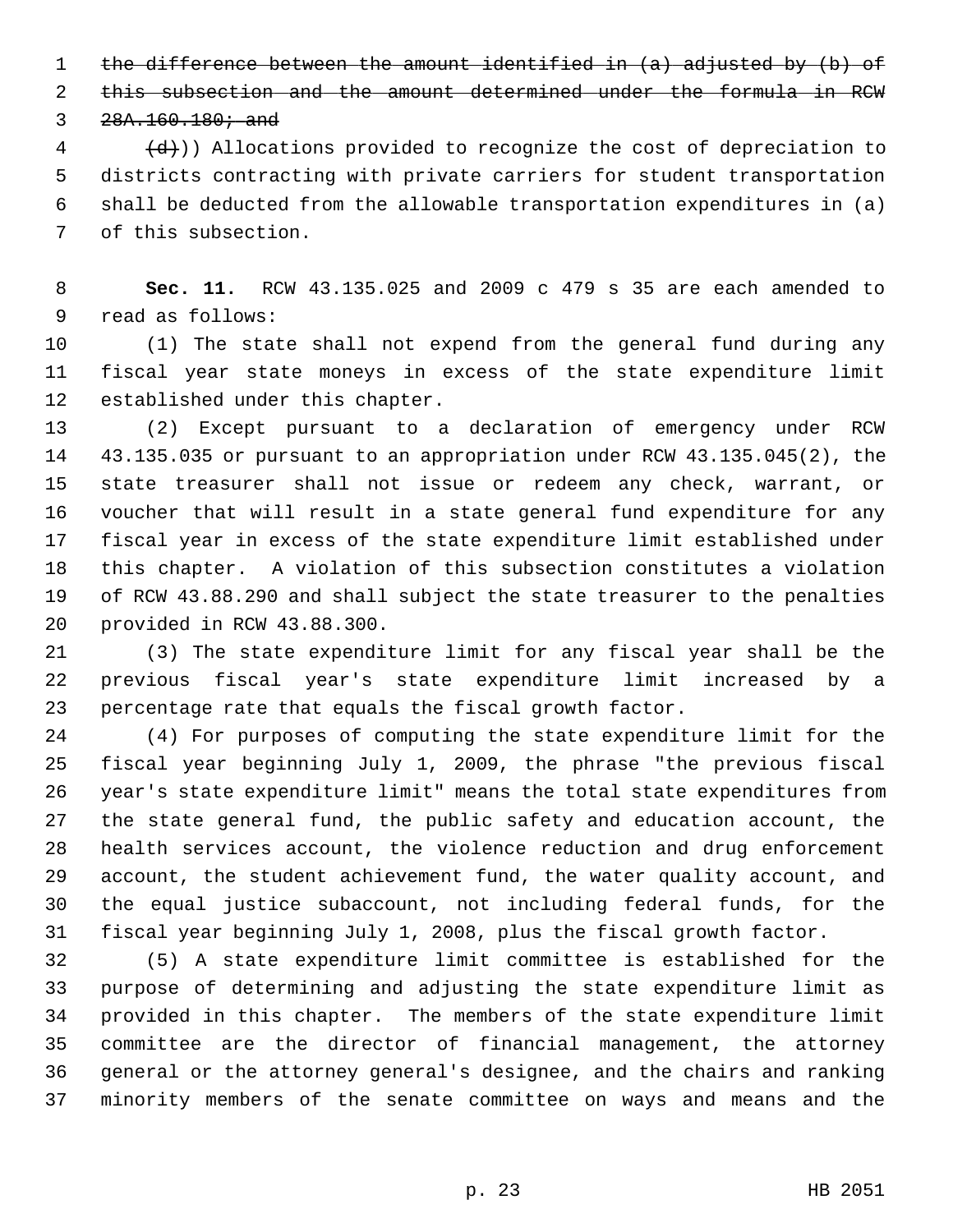1 house of representatives committee on ways and means. All actions of 2 the state expenditure limit committee taken pursuant to this chapter 3 require an affirmative vote of at least four members.

 4 (6) Each November, the state expenditure limit committee shall 5 adjust the expenditure limit for the preceding fiscal year based on 6 actual expenditures and known changes in the fiscal growth factor and 7 then project an expenditure limit for the next two fiscal years. 8 However, to facilitate incremental implementation of basic education 9 formula enhancements under chapter 548, Laws of 2009, chapter 236, Laws 10 of 2010, and sections 2 through 10 of this act, when calculating the 11 expenditure limit for fiscal years 2014 through and including fiscal 12 year 2018, the state expenditure limit committee must adjust the limit 13 as otherwise required by this chapter but may not rebase the limit by 14 adjusting the limit for the preceding fiscal year based on actual 15 expenditures. If, by November 30th, the state expenditure limit 16 committee has not adopted the expenditure limit adjustment and 17 projected expenditure limit as provided in subsection (5) of this 18 section, the attorney general or his or her designee shall adjust or 19 project the expenditure limit, as necessary.

20 (7) "Fiscal growth factor" means the average growth in state 21 personal income for the prior ten fiscal years.

22 (8) "General fund" means the state general fund.

23 NEW SECTION. **Sec. 12.** (1) The legislature finds that for too 24 long, there has been a perception that career readiness and college 25 readiness represent two separate and unequal tracks. The importance of 26 providing high quality opportunities for applied learning, 27 cross-disciplinary curriculum, and career and technical equivalence 28 often appears subsumed by an emphasis on theoretical academics. The 29 legislature intends to create a vision for the integration of career 30 education alongside academic education.

31 (2)(a) A legislative task force on career education opportunities 32 is established with the following members:

33 (i) Two members from each of the largest caucuses of the house of 34 representatives, appointed by the speaker of the house of 35 representatives;

36 (ii) Two members from each of the largest caucuses of the senate, 37 appointed by the president of the senate;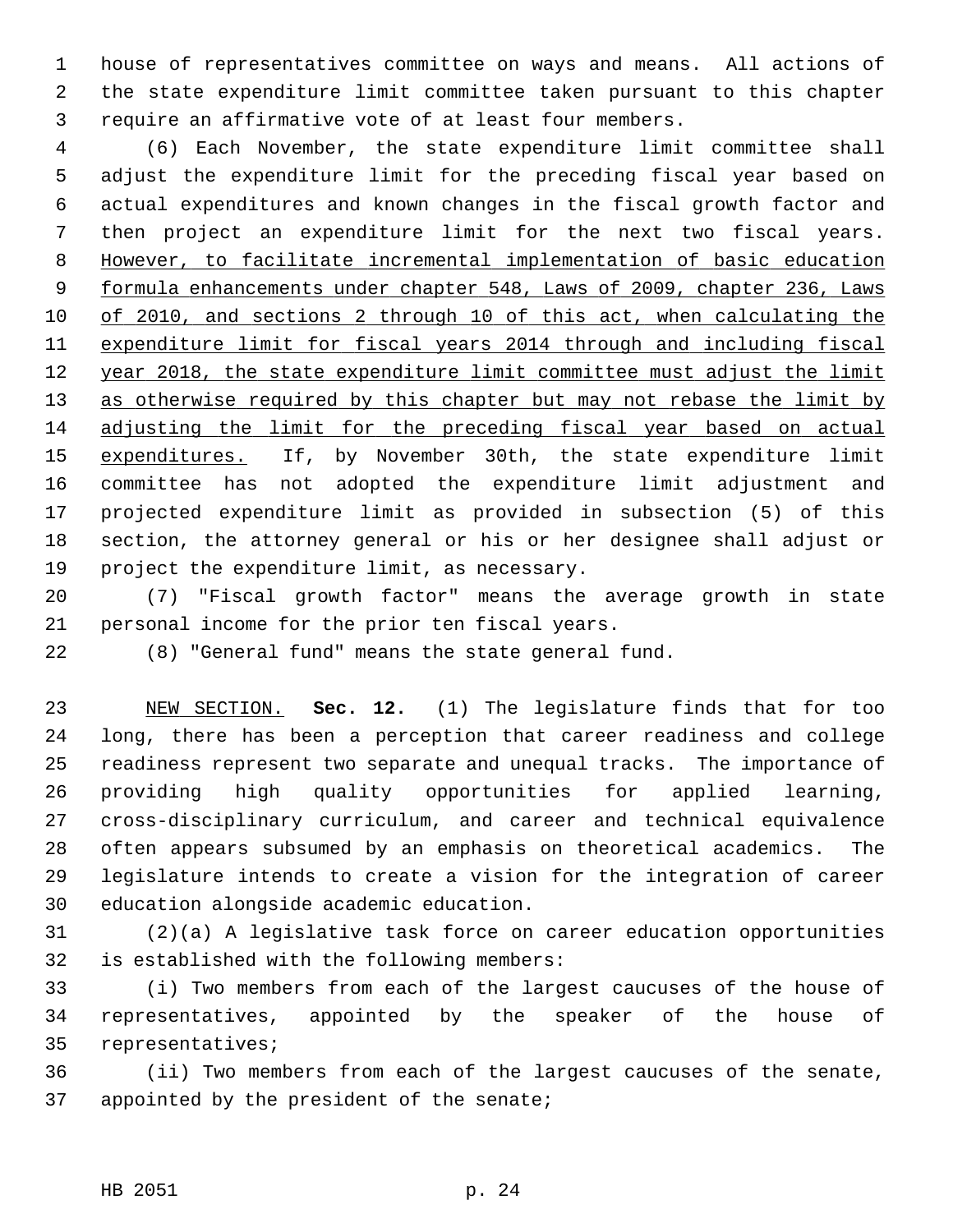1 (iii) The superintendent of public instruction or a designee; and

 2 (iv) One representative each from the workforce training and 3 education coordinating board, the student achievement council, and the 4 Washington association of career and technical education.

 5 (b) The task force shall be cochaired by one house and one senate 6 member, selected by the members of the task force.

 7 (3) The purpose of the task force is to identify strategies to 8 improve the integration of career education into secondary education 9 opportunities for all students. The strategies to be considered by the 10 task force include state laws and policies, graduation requirements, 11 and state funding for instructional programs and capital facilities. 12 The task force must examine the barriers, incentives and disincentives, 13 costs, and cost-effectiveness of current policies and practices.

14 (4) The office of the superintendent of public instruction shall 15 identify a recommended list of course equivalencies for career and 16 technical education courses and submit the list to the task force under 17 this section by September 1, 2013.

18 (5) A report from the task force is due December 15, 2013, to 19 include at least the following:

20 (a) An analysis of the career and college ready graduation 21 requirements proposed by the state board of education and any 22 recommendations regarding graduation requirements;

23 (b) Recommended policies that both support and provide appropriate 24 state oversight and strategic planning for career and technical 25 education offered in middle schools, comprehensive high schools, and 26 skill centers;

27 (c) Recommendations for how to maximize statewide use of the list 28 of career and technical education course equivalencies identified by 29 the office of the superintendent of public instruction; and

30 (d) Analysis of the feasibility of establishing technical high 31 schools as an alternative delivery model for integrated secondary 32 career and academic education.

33 (6) Staff support for the task force must be provided by senate 34 committee services and the house of representatives office of program 35 research, with assistance from the office of the superintendent of 36 public instruction, the student achievement council, and the workforce 37 training and education coordinating board as necessary.